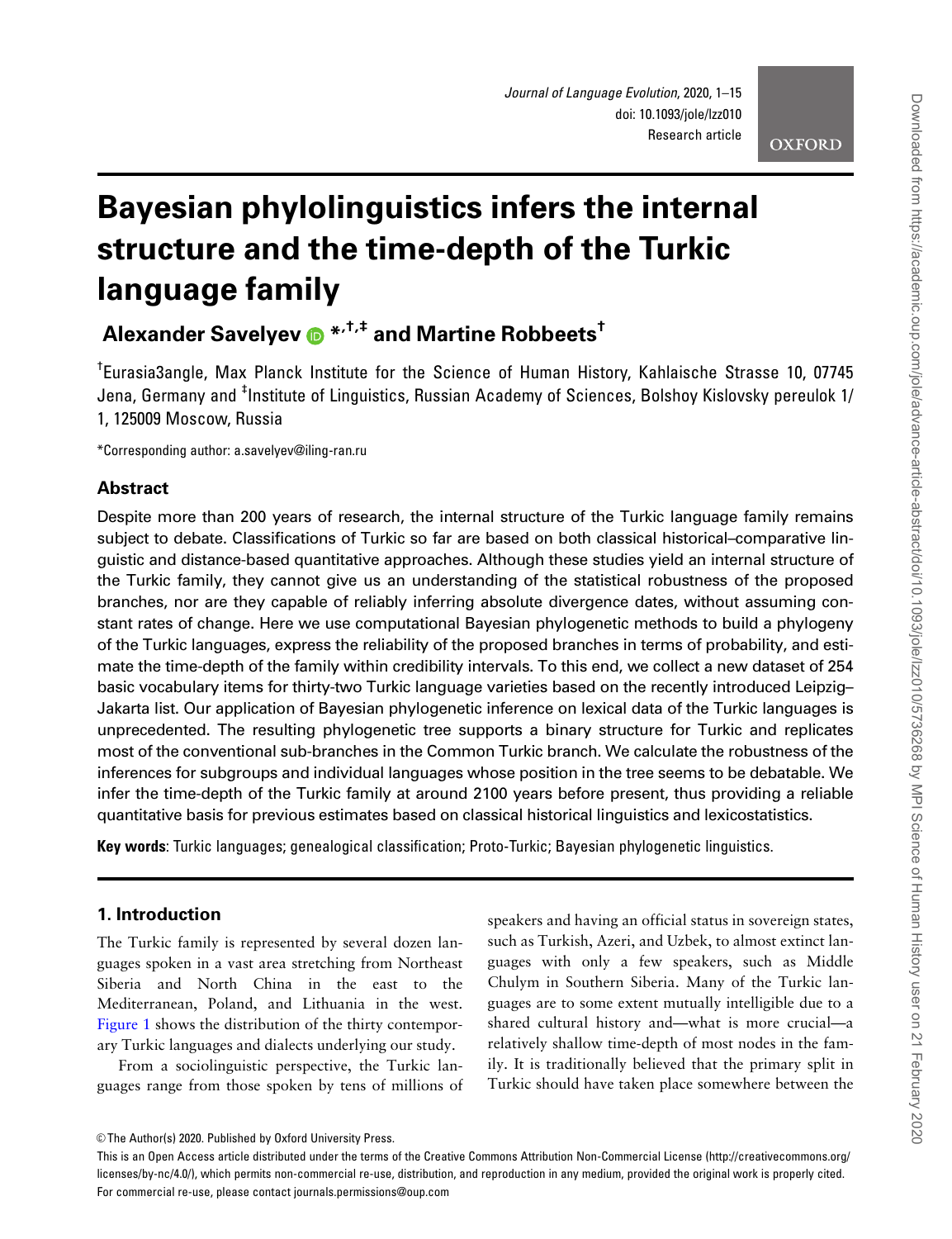<span id="page-1-0"></span>

Figure 1 The distribution of the Turkic languages. (Abbreviations for languages are explained in the list of abbreviations).

fifth century BC and the turn of the eras  $(Róna-Tas)$ [1998](#page-14-0): 68; [Mudrak 2009\)](#page-14-0), which puts the family on approximately the same chronological level as, for example, Germanic. The high level of internal diversity (around forty different doculects that are available to historical–comparative analysis) and the wide distribution of the Turkic family as compared to its relatively shallow time-depth may be attributed to the fact that most Turkic-speaking populations practiced nomadic pastoralism from the Proto-Turkic period until recent times [\(Golden 1998\)](#page-13-0). This nomadic lifestyle may have contributed to continuous mutual contact between different branches and sub-branches of Turkic throughout their history, a fact that should be taken into account when inferring the internal structure of the Turkic family.

Another caveat is that most of the Turkic languages are rather poorly attested in historical sources as compared to other language families such as Indo-European. The varieties attested in Old Turkic inscriptions and Middle Turkic texts from the early and late medieval periods are not particularly diverse against the overall background of the Turkic language family. There is a considerable lack of written attestations for the most divergent Turkic languages, such as Yakut and Chuvashthe languages that play a crucial role in reconstructing the early history of the Turkic family.

In sum, due to convergence phenomena and a lack of ancient written sources, the internal classification of the Turkic language family remains a challenging task, even after 200 years of research. Aharon Dolgopolsky used the expression 'the genealogical stump of the Turkic languages' (as witnessed by [Belikov 2009](#page-13-0): 53) to indicate the difficulty in imposing a tree-like classification on them. Many traditional approaches tried to bypass this problem by combining genealogical and areal criteria in setting up a classification of the Turkic languages in a somewhat arbitrary way ([Bogorodickij 1934:](#page-13-0) 6–13; [Benzing 1959](#page-13-0): 2–5; [Johanson 1998](#page-14-0)).

In this article, we intend to provide a more methodic, quantitative basis to classify the Turkic languages by applying Bayesian analysis to lexical data from thirtytwo Turkic languages in order to trace their genealogical relationships and estimate the time-depth of the family. In the following section, we search for points of consensus and define the unresolved issues in previous classifications. In Section 3, we introduce our dataset and describe our principles of data selection and coding. After explaining our Bayesian approach in Section 4, we present our results in Section 5. This is followed by a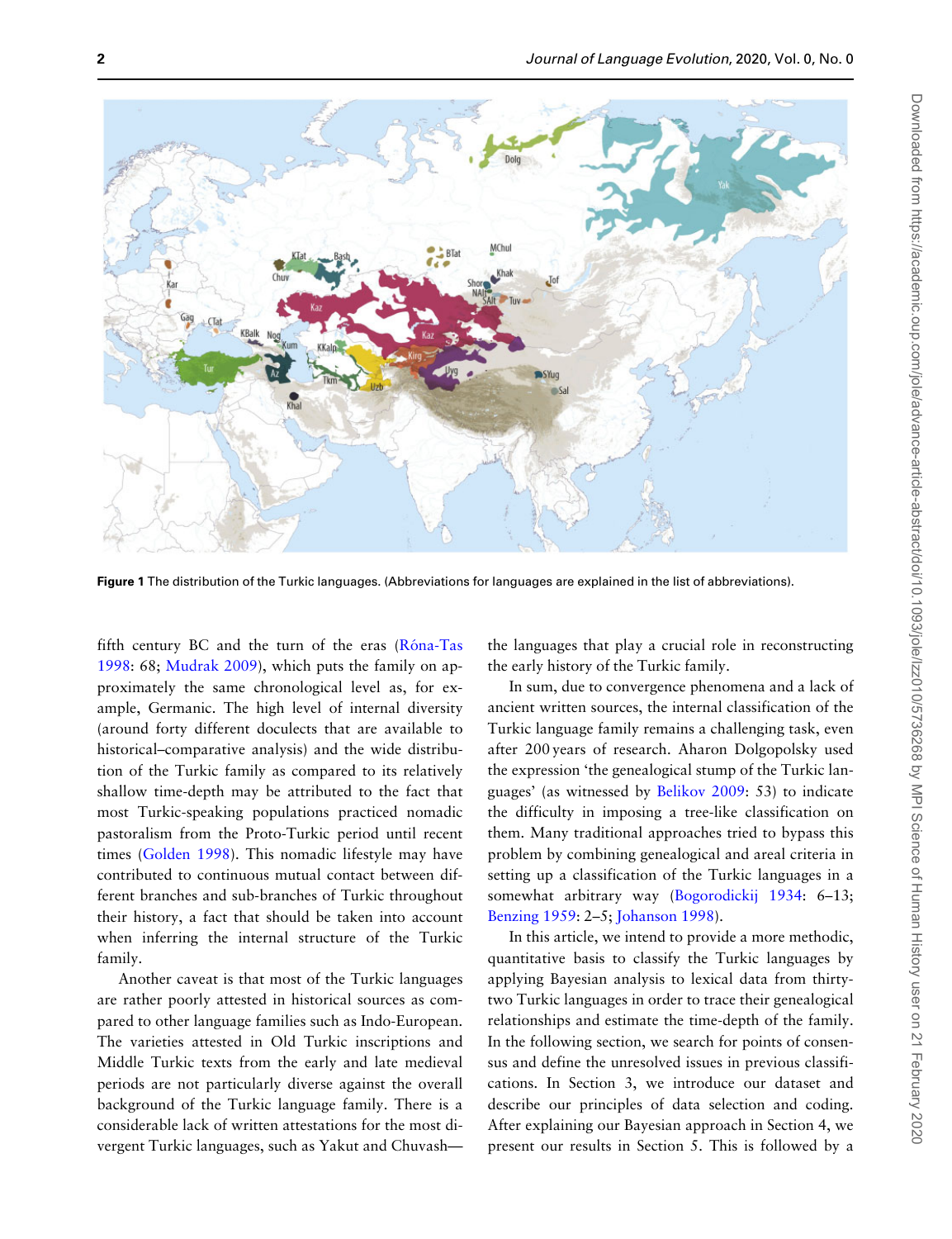discussion of the tree topology, the time-depth of the Turkic language family, and the relevance of our study for the field of Turkic historical linguistics in Section 6. Finally, we conclude our article in Section 7.

## 2. Unresolved issues in previous classifications

The overall number of classifications of the Turkic languages was estimated to be around sixty by [Doerfer](#page-13-0) [\(1978\)](#page-13-0), and now it is likely to be close to one hundred. Among the most frequently cited classifications of Turkic are those by [Samojlovi](#page-14-0)č (1922), [Menges \(1959\)](#page-14-0), [Baskakov \(1960\),](#page-13-0) [Tekin \(1990\),](#page-14-0) Schönig (1997–1998), and [Johanson \(1998\)](#page-14-0). For a recent overview of classifications based on classical historical–comparative approaches, we refer to [Jankowski \(2017\)](#page-14-0). These approaches make use of a character-based method in order to generate trees. More specifically, they rely on the parsimony method, which seeks a tree that explains a dataset by minimizing the number of evolutionary changes required to produce the observed state ([Dunn](#page-13-0) [2015](#page-13-0)).

There are also a number of quantitative approaches to the classification of Turkic but all are distance-based analyses. Apart from a Levenstein distance analysis by [Mennecier et al. \(2016\)](#page-14-0), restricted to four languages from the same region (i.e., Karakalpak, Kazakh, Kyrgyz, and Uzbek), these attempts have been mainly based on lexicostatistics. They estimate the relationship between two languages by measuring the amount of difference in shared cognate proportion between them, using the Swadesh list as a source of basic vocabulary concepts in addition to the mathematical algorithm proposed by [Starostin \(1989\).](#page-14-0) The first classification of this type, pre-sented in a short paper by [Dja](#page-13-0)čok (2001), was quite undetailed, classifying all the languages except for Chuvash, North Siberian (Yakut-Dolgan), and Sayan (Tuvan-Tofa) simply as 'West Turkic'. However, [Dybo](#page-13-0) [\(2006](#page-13-0), [2013\)](#page-13-0) further refined the lexicostatistic classification of Turkic, reaching a more detailed subbranching. [Mudrak \(2009\)](#page-14-0) took a more experimental approach called 'morphostatistics', measuring the amount of difference in shared cognate proportion in the domain of historical morphology and phonology rather than in the basic vocabulary. In general, lexicostatistic approaches resulted in tree structures that replicate most of the branching inferred in classical historical–comparative linguistic approaches.

In the different classifications proposed so far, there is a wide consensus that the earliest split in the family was between the Bulgharic (also known as 'Oghuric')

branch, which today only survives in Chuvash, and the Common Turkic branch, which is ancestral to all other contemporary Turkic languages. Three lower level subgroups of Common Turkic, that is, Kipchak (Northwestern Turkic), Oghuz (Southwestern Turkic), and Karluk (Southeastern Turkic), are usually considered uncontroversial, but the status of the fourth subgroup of Common Turkic, the Siberian Turkic (Northeastern Turkic) languages, as a monophyletic group is generally debated. Moreover, the genealogical relations between and within these subgroups remain subject to discussion. For Kipchak, Oghuz, and Karluk, there is some controversy as to whether they are three sister branches or whether any two of them are more closely related to each other than to the third. For Siberian Turkic, it is debated whether the two Southern Siberian sub-branches Sayan Turkic (Tuvan–Tofa) and Khakassic derive from a single 'South Siberian' genealogical node ([Johanson 1998](#page-14-0): 83). In particular, lexicostatistic studies [\(Mudrak 2009:](#page-14-0) 179; [Dybo 2013](#page-13-0): 18) suggest that the Sayan Turkic branch should, rather, be paired together with the North Siberian Turkic languages, that is, Yakut and Dolgan.

Finally, there are individual languages and dialects of widely dispersed languages such as Old Turkic and Khalaj, whose exact position in the Turkic family tree remains controversial. Old Turkic is the written language underlying three corpora, that is, the runic inscriptions from the eighth to the tenth century CE, the Old Uyghur manuscripts from the ninth to the thirteenth century CE, and the eleventh-century texts from the Karakhanid state. Although it is often referred to as the ancestor of Kipchak, Oghuz, Karluk, and Siberian Turkic, different studies highlight a certain closeness to individual subgroups of Common Turkic, such as Oghuz [\(Johanson 1998;](#page-14-0) [Dybo 2006](#page-13-0)), Karluk ([Mudrak](#page-14-0) [2009](#page-14-0)), or Siberian Turkic [\(Dybo 2016](#page-13-0)).

Khalaj is the language of a Turkic minority group in Western Iran. [Tekin \(1990\)](#page-14-0) and [Johanson \(1998\),](#page-14-0) following [Doerfer \(1971\)](#page-13-0), consider it a separate branch of Turkic that separated immediately after the Bulgharic split, while Šč[erbak \(1997](#page-14-0): 471) and [Dybo \(2016:](#page-13-0) 87) emphasize its affinities with the Oghuz branch, and [Mudrak \(2009\)](#page-14-0) interprets it as an early offshoot of the Karluk branch.

Most of the other Turkic languages whose place in the classification is unclear are, or were in the past, spoken in the Siberian Turkic area and seem to be severely affected by secondary convergence phenomena, that is, intra-family horizontal transmission in phylogenetic terms. That is the case for some Siberian Tatar varieties as well as for North Altay and South Altay dialects,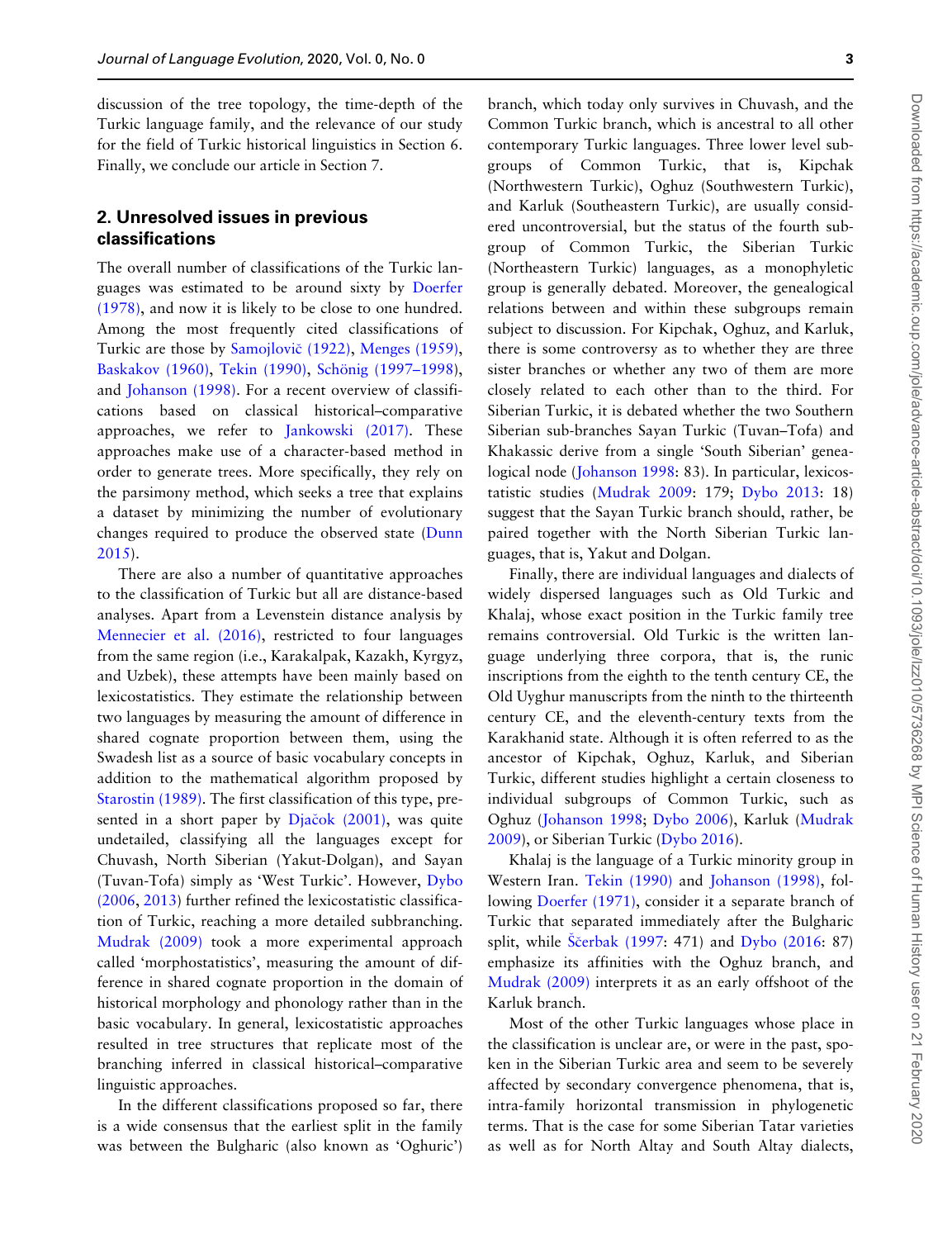which are characterized by an interaction of both indigenous (Northeastern) and Kipchak (Northwestern) components: Saryg Yugur (West Yugur), a language of South Siberian origin that has been influenced by the Karluk branch; and Kirghiz, a language that shares numerous isoglosses with South Kipchak languages in addition to South Altay dialects.

There are various estimates of the time-depth of the Turkic language family, based on a wide range of approaches, such as combining cultural reconstruction with information from archaeology, contact studies, inferences from historical records, and quantitative methods. Róna-Tas (1998: 68–9) dates the lower limit of Proto-Turkic to around the middle of the first millennium BC, which is based on his interpretation of Proto-Turkic and Proto-Bulgharic contact history. A similar view on the early contact relations of Turkic underlies a less specific estimate by [Janhunen \(2010](#page-14-0): 290), who discusses the period between 2,500 and 2,000 years ago as the most likely time of the first split in the family. Different glottochronological studies on the time-depth of Proto-Turkic have led to very similar results: 120–0 BC according to [Mudrak's \(2009:](#page-14-0) 181) calculation based on phonological and morphological isoglosses and 100–0 BC according to [Dybo's \(2007:](#page-13-0) 66) application of lexicostatistics. The time estimates inferred from these quantitative methods are used to support the rather controversial idea that the Xiongnu of Old Chinese chronicles were at least in part the speakers of Proto-Turkic.<sup>1</sup> The reasoning is that the primary split in the Turkic family should be associated with the initial stages of the disintegration of the Xiongnu tribal confederation around the first century BC.

In our paper, we aim to resolve some of the pending issues with regard to the classification of Turkic, in addition to providing a time estimate for the root and the nodes in the language tree.

#### 3. Data

#### 3.1 Languages

This study is based on lexical evidence from thirty-two Turkic languages. The contemporary Turkic languages include Azeri, Baraba Tatar (a variety of Siberian Tatar), Bashkir, Crimean Tatar, Dolgan, Chuvash (the Viryal dialect, which is more archaic as compared to standard Chuvash based on the Anatri dialect), Gagauz, Karachay-Balkar, Karaim (the dialects of Halych and Trakai, not including the highly distinct dialect of Crimea), Karakalpak, Kazan Tatar, Kazakh, Khakas (the Kacha dialect), Khalaj, Kirghiz, Kumyk, Middle

Chulym, Nogai, North Altay (the Chelkan dialect), Salar, Saryg Yugur (West Yugur, Yellow Uyghur), Shor, South Altay (the Altay-Kiži dialect), Tofa, Turkish, Turkmen, Tuvan, Modern Uyghur, Uzbek, and Yakut (Sakha); see [Fig. 1](#page-1-0) for their geographical distribution. The historical varieties included in our study are Old Turkic and Cuman. For the sake of uniformity, Old Turkic data are restricted to the evidence of Old Uyghur texts from the ninth century AD. The label 'Cuman' is applied to a Middle Kipchak variety attested in the Codex Cumanicus manuscript, dating from the early fourteenth century AD. The languages in the dataset represent all essential groupings of the Turkic family contained in previous studies, whether these are considered to be controversial or not.

#### 3.2 Wordlists

In this study, we compare basic vocabulary lists across the Turkic languages. A basic vocabulary list is a compilation of concepts that are relatively independent of cultural context and available across the languages of the world and, therefore, cross-linguistically, and are particularly resistant to replacement. Words with basic meanings not only tend to resist borrowing more successfully than random lexical items, but they are also more resistant to internal change such as semantic shift or lexical replacement.

Our basic vocabulary list merges the Leipzig–Jakarta 200 list ([Haspelmath and Tadmor 2009\)](#page-13-0) with the Jena 200 list ([Heggarty and Anderson 2019](#page-13-0)) and contains 254 different concepts. The underlying Leipzig–Jakarta 200 list is reduced to 195 items due to the merger of a few meanings (e.g. 'breast' and 'chest'). It is supplemented by the Jena 200 list, which is an updated version of the Swadesh 200 list, currently applied to a comparison of Indo-European languages in the CoBL (Cognacy in Basic Lexicon) project by Anderson and Heggarty. Given the large overlap between the two lists, the final list amounts to 254 concepts (available as Appendix 1).

Compared to the traditional Swadesh list, which is mainly based on intuition, the Leipzig–Jakarta list takes a more systematic and empirical approach to the basic vocabulary because it is based on a quantitative comparison of stable words in the languages across the world. The strength of basic vocabulary is not in the stability of a single concept, but in the overall stability of the body of concepts as a whole. Even if certain concepts may appear to be rather unstable as applied specifically to the Turkic language family, the list should be kept intact in order to avoid cherry-picking. Merging previous proposals about the semantic specification of basic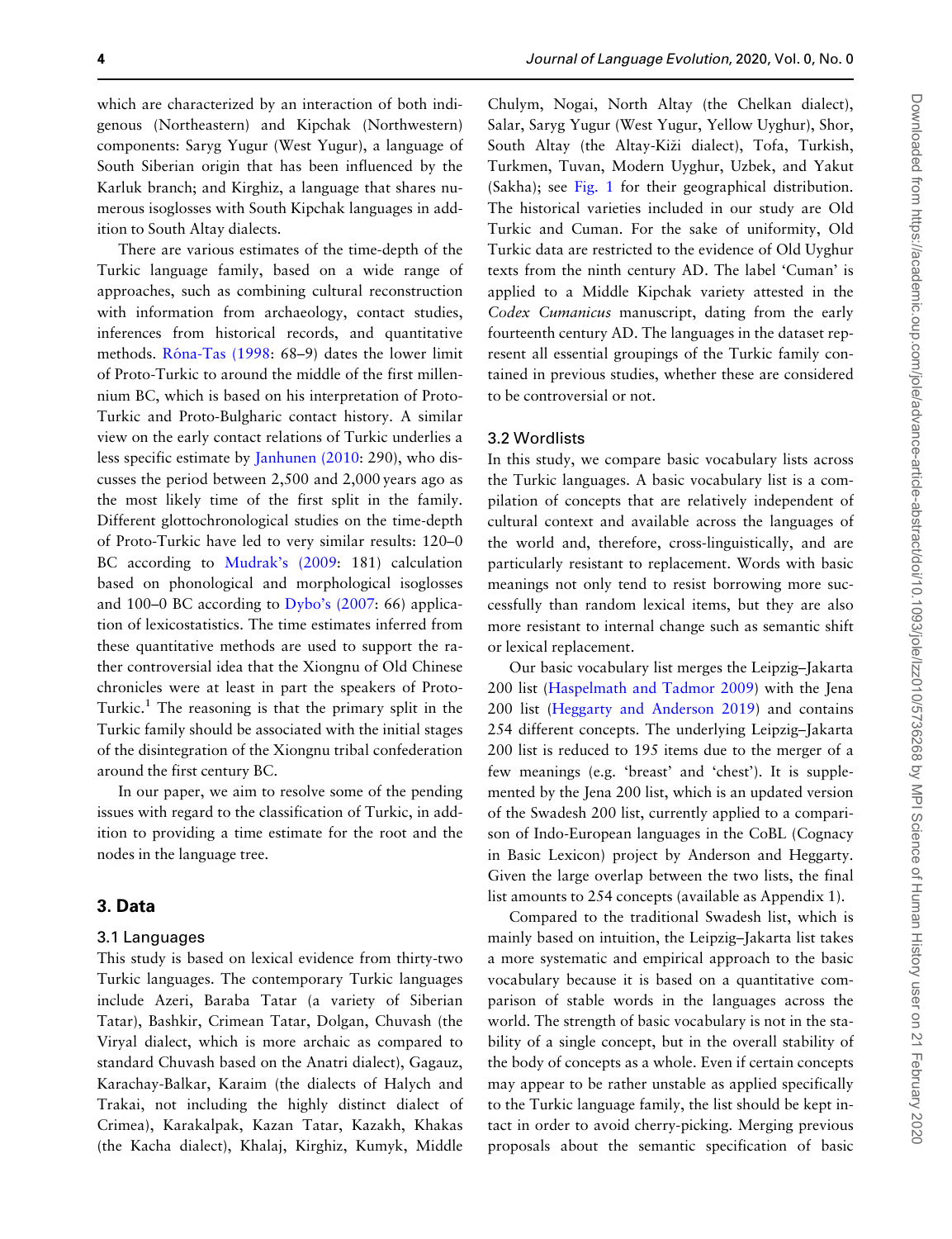vocabulary, such as [Kassian et al. \(2010\),](#page-14-0) [Dybo \(2013\)](#page-13-0), [Starostin \(2013\),](#page-14-0) and the CoBL documentation, we defined the basic concepts by way of precise descriptions to avoid possible ambiguity. These definitions are given in [Supplementary data](https://academic.oup.com/jole/article-lookup/doi/10.1093/jole/lzz010#supplementary-data) SI1.

#### 3.3 Sources and data selection

The primary sources from which our Turkic basic vocabulary is extracted are bilingual dictionaries. In cases where these are not available, we use wordlists given in grammar descriptions. For two languages in the sample, Chuvash and Middle Chulym, Savelyev's fieldnotes from 2011 to 2015 and 2015, respectively, were the main source of basic vocabulary. In problematic cases, we examine the occurrence of a particular word in written texts, including textbooks and phrasebooks. Given the geographical distribution of the Turkic languages and the historical context of their documentation, the English translation of our Turkic target data is often mediated by Russian. The full list of the sources underlying our collection of Turkic basic vocabulary is given in [Supplementary data](https://academic.oup.com/jole/article-lookup/doi/10.1093/jole/lzz010#supplementary-data) SI2.

In order to decide whether a certain Turkic word is indeed the most 'basic' one and thus suitable for inclusion in our dataset, we use the following criteria. In case of synonymy, we prefer the more generic, frequent, stylistically neutral, and morphologically simple terms. Ideally, given the pragmatic aspect of 'basicness', this decision should be based on direct elicitation from informants or comprehensive bilingual corpora, but unfortunately this is currently not feasible for practical reasons.

We deal with cases of synonymy in that we allow more than one word with a certain basic meaning in our dataset unless there is evidence that it is less basic than one of its synonyms. Singletons—that is, words that are present in a given basic meaning only in one language are removed from the dataset in case they have a nonsingleton synonym that fits the criteria for basic status.

Borrowings that can be identified using clear-cut historical–comparative criteria are excluded from the dataset to provide a clearer phylogenetic signal. Prototypical characteristics used for loanword identification include the attestation of a plausible model form outside the Turkic family, the contradiction of regular sound correspondence, morphological complexity of a word in one Turkic language but unsegmentability in the other, and the restriction of shared semantics to a secondarily developed or cultural meaning [\(Robbeets 2016](#page-14-0)). Lexical items that cannot be reliably identified as borrowings on the basis of these criteria, even if they lack a plausible

Turkic etymology because they are singletons or poorly distributed across the Turkic languages, will nevertheless be preserved in the dataset in order to avoid the loss of relevant data. As singletons and poorly distributed words can represent newly arisen cognate classes, removing them might result in more recent nodes appearing shallower than they are.

As far as the quality of the resulting dataset is concerned, the majority of languages in our sample are well-documented and lexical data are evenly distributed across the family. The average amount of missing data due to gaps in documentation or borrowings in basic vocabulary is around 7%. A few languages in the dataset such as Khalaj, Salar, Baraba Tatar and the ancient Cuman language are undersampled because of their limited documentation. In addition, Khalaj basic vocabulary is drastically influenced by Persian and, to a lesser extent, South Azeri varieties. This is also the case for Chinese borrowings in Salar basic vocabulary. Therefore, the amount of missing data is 30% for Khalaj, 21% for Cuman, 18% for Salar, and 17% for Baraba Tatar.

#### 3.4 Cognate coding

For each word in the dataset, we provide an etymological analysis to establish cognacy classes and exclude borrowings. To this end, we use comparative etymological dictionaries of the Turkic language family [\(Sevortjan](#page-14-0) [et al. 1974–2003](#page-14-0); [Teni](#page-14-0)š[ev et al. 2001;](#page-14-0) [Dybo 2013;](#page-13-0) the Turkic part of [Starostin, Dybo, and Mudrak 2003](#page-14-0)) in addition to dictionaries of individual languages that include etymological information, such as [Clauson](#page-13-0) [\(1972\)](#page-13-0), [Stachowski \(1993\),](#page-14-0) [Fedotov \(1996\)](#page-13-0), and [Tatarincev \(2000–2008](#page-14-0)). Cognacy classes are established on the basis of regular sound correspondences (available as [Supplementary data](https://academic.oup.com/jole/article-lookup/doi/10.1093/jole/lzz010#supplementary-data) SI5). Each cognacy class is coded as present (1) or absent (0) for all languages in the dataset. If evidence for inheritance of a given basic vocabulary item is lacking, this is coded as a gap.

In order to process cognates, we made our datasets available in excel format [\(Supplementary data](https://academic.oup.com/jole/article-lookup/doi/10.1093/jole/lzz010#supplementary-data) SI3) as well as in cross-linguistic data formats (CLDF) format [\(Forkel et al. 2018](#page-13-0)), using the EDICTOR software tool [\(List 2017\)](#page-14-0). The resulting matrix of binary characters includes 905 cognacy classes, covering 254 basic vocabulary meanings across thirty-two Turkic languages. An additional all-zero column has been added to the dataset as a correction for ascertainment bias in order to compensate for missing data. An example of our coding strategy as illustrated by the terms for 'nose' in Bashkir,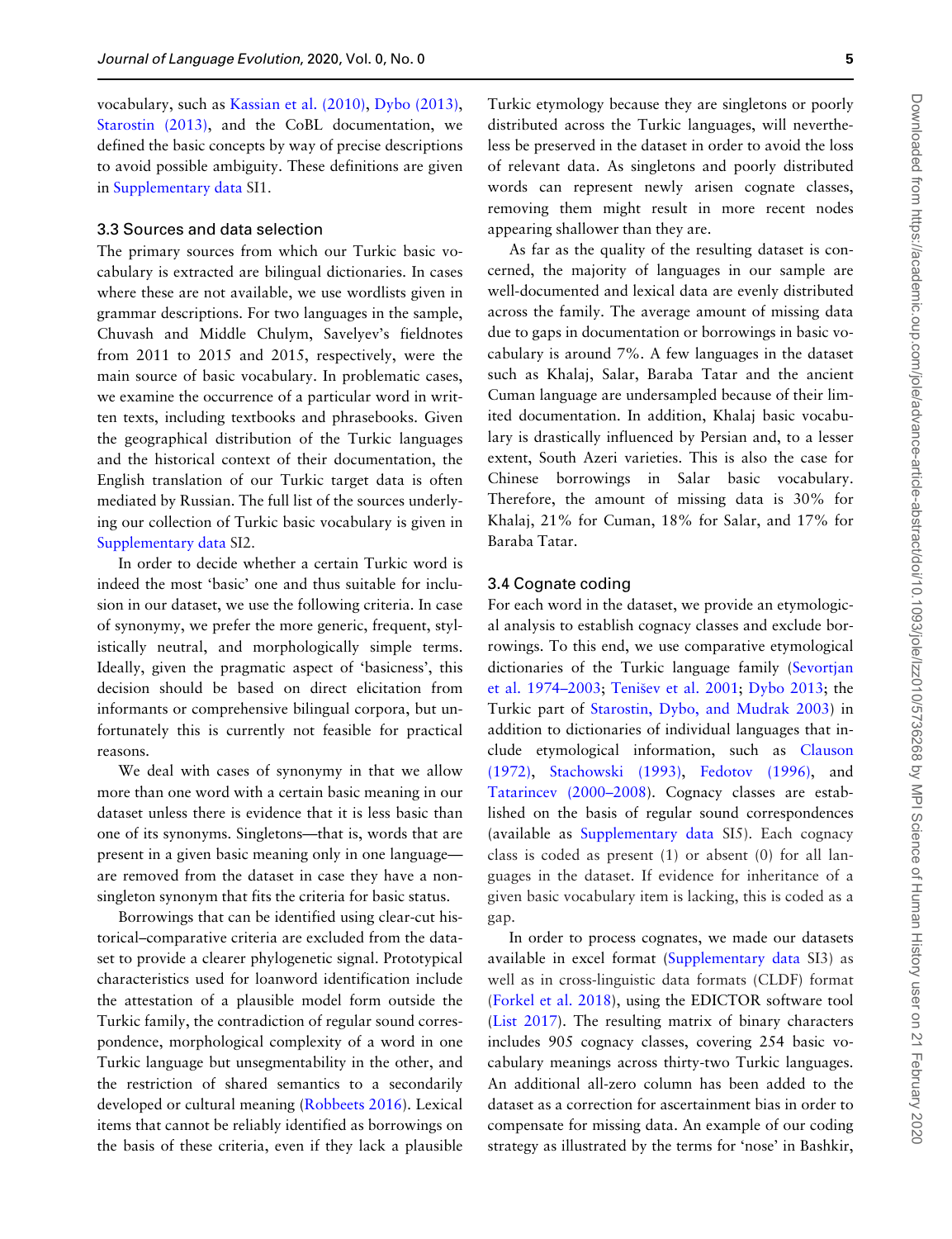| Proto-Turkic | Bashkir | Chuvash | South Altay | Turkish | Tuvan  | <b>Notes</b>                                                                                                                                                                                                                |
|--------------|---------|---------|-------------|---------|--------|-----------------------------------------------------------------------------------------------------------------------------------------------------------------------------------------------------------------------------|
|              | tanaw   | sômsa   |             |         |        | Likely borrowed from Mongolian samsaya<br>'wing of nose' (Dybo 2013: 415) and<br>excluded from the dataset.<br>Likely borrowed from Mongolian tanaxa 'wing<br>of nose' (Dybo $2013:414$ ) and excluded from<br>the dataset. |
| *kan-        |         |         |             |         | yaay   | In Tuvan, both words should be regarded as                                                                                                                                                                                  |
| * dumčuk     |         |         | tumčuk      |         | dumčuk | basic.                                                                                                                                                                                                                      |
| *burun       |         |         |             | burun   |        |                                                                                                                                                                                                                             |

Table 1. Basic terms for 'nose' in Bashkir, Chuvash, South Altai, Turkish, and Tuvan.

Chuvash, South Altai, Turkish, and Tuvan is given in Table 1.

After exclusion of borrowings, we obtain the following character sequences for the three inherited roots: <???> for Bashkir, <???> for Chuvash, <010> for South Altai, <001> for Turkish, and <110> for Tuvan. The same procedure is repeated throughout our dataset; see a wider sample of this coding procedure involving ten basic vocabulary meanings in all thirty-two languages and the overall outcome of our coding in [Supplementary data \(SI4a and SI4b\).](https://academic.oup.com/jole/article-lookup/doi/10.1093/jole/lzz010#supplementary-data)

#### 4. Methods

Due to some serious methodological issues, such as the assumption of a constant rate of language change, historical linguists have justly criticized lexicostatistic methods [\(McMahon and McMahon 2006](#page-14-0); [Campbell](#page-13-0) [and Poser 2008;](#page-13-0) [Greenhill 2015\)](#page-13-0). Unfortunately, this criticism has led to a certain aversion amongst linguists toward quantitative methods in general. Meanwhile, however, evolutionary biologists have developed new methods for building and dating trees, that can account for rate variation in molecular evolution, using the assumption of a 'molecular clock'. These methodological advances in biology have been applied rather successfully to language, Russell Gray being a pioneer in the field of Bayesian phylolinguistics [\(Gray and Atkinson 2003](#page-13-0); [Gray, Drummond, and Greenhill 2009\)](#page-13-0). The Bayesian method is a character-based approach, which seeks to explain a set of observed data by quantifying how likely it is that they have been produced by a certain model of the evolution of cognates along a tree. It is a probabilistic approach that allows the integration of different forms of prior knowledge, such as information about the time-depth of ancient language varieties and uncontroversial nodes in the tree structure. Rather than producing a single optimal tree, it offers a distribution of

trees sampled in proportion to their posterior probability given the data and the model. This allows the level of support for each grouping to be quantified. The models themselves are statistically comparable via the Bayes factors ([Bowern and Atkinson 2012](#page-13-0); [Dunn 2015](#page-13-0)).

In recent decades, the Bayesian phylogenetic method has been applied to build and date trees for language families, such as Indo-European ([Gray and Atkinson](#page-13-0) [2003](#page-13-0)), Austronesian [\(Gray, Drummond, and Greenhill](#page-13-0) [2009](#page-13-0)), and Semitic [\(Kitchen et al. 2009\)](#page-14-0). Although [Hruschka et al. \(2014\)](#page-13-0) take a Bayesian approach to the establishment of regular sound changes across twentysix Turkic languages and twenty-three Turkic languages were included in the study of the Transeurasian languages in [Robbeets and Bouckaert \(2018\)](#page-14-0), Bayesian phylogenetic inference has never been applied to a lexical dataset to build and date a detailed Turkic family tree before.

First, we used SPLITS TREE 4 ([Huson and Bryant](#page-13-0) [2006](#page-13-0)), a program that calculates NeighborNets and displays split graphs to estimate the tree-likeness of the Turkic phylogeny. We obtained the average delta score  $= 0.34$  and Q-residual score  $= 0.01$ , both indicating that the evolution of the Turkic basic vocabulary is reasonably tree-like, and hence suitable for phylogenetic analysis. By way of comparison, the tree-likeness scores calculated for a subset of twelve Indo-European languages [\(Gray, Bryant and Greenhill 2010](#page-13-0)) have similar scores as our Turkic languages with an average delta score  $= 0.23$  and Q-residual score  $= 0.03$ . The scores range between 0 and 1, but the closer they are to 0, the more tree-like the data are. These observations provide us with confidence that our dataset is sufficiently treelike and carries a historical signal.

To infer the internal structure of the Turkic family, we applied a Bayesian phylogenetic approach as implemented in BEAST 2.5.1 [\(Bouckaert et al. 2014](#page-13-0)). The Bayesian analysis adopted in BEAST uses a Markov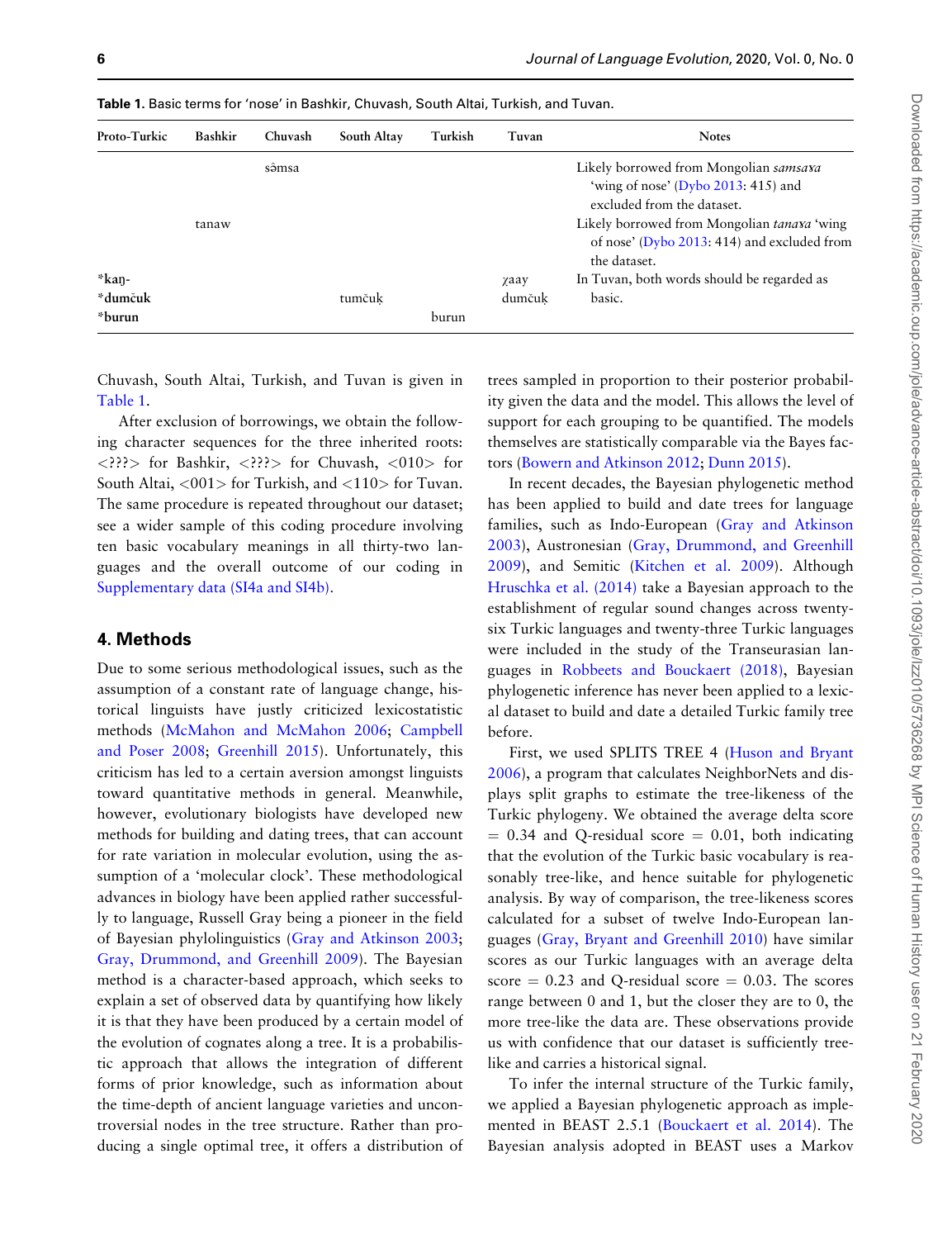Table 2. Marginal log-likelihoods of simple CTMC, covarion, and SDollo cognate evolution models combined with the strict and relaxed clock models.

|         | Clock Cognate evolution model CTMC Covarion SDollo |                             |  |
|---------|----------------------------------------------------|-----------------------------|--|
| Strict  |                                                    | $-8,451$ $-8,200$ $-10,172$ |  |
| Relaxed |                                                    | $-8,558$ $-8,482$ $-10,206$ |  |

Note: The best fit is indicated in bold.

chain Monte Carlo (MCMC) algorithm to sample the posterior probability distribution of tree topologies. MCMC chains were run for 50 million generations, sampled every 1,000 generations and resulted in a sample of 50,000 trees. A posterior sample of 45,000 trees was left after the first 5 million iterations were discarded as a burn-in. Post-run analysis involving convergence assessment by comparing the posteriors was made using the Tracer v. 1.6 component of the BEAST package [\(Rambaut et al. 2014\)](#page-14-0). Multiple runs were attempted, reaching convergence by the end of the burn-in period. The estimated sample size (ESS) was well over 200 for the posterior and all the other important parameters, including the prior, the likelihood, and the tree height. We then used the TreeAnnotator tool in BEAST to achieve the maximum clade credibility (MCC) tree.

The analysis was conducted using the Fossilized Birth-Death model, which is most appropriate for data that contain ancient language varieties [\(Stadler et al. 2018](#page-14-0)). We tested three models of cognate gain and loss: the simple two-state CTMC model ([Gray and Atkinson 2003](#page-13-0)), the binary covarion model, allowing cognates to be in either a 'fast' or 'slow' state [\(Gray, Drummond, and](#page-13-0) [Greenhill 2009\)](#page-13-0), and the stochastic Dollo model, which assumes that cognates can be gained once but lost multiple times [\(Nicholls and Gray 2006](#page-14-0)). We further tested two different clock models to account for rate variation across branches. The strict clock model of evolution assumes that every branch in the tree evolves according to the same evolutionary rate, while the uncorrelated lognormal relaxed clock allows for variations in rates between branches. All models, including the CTMC, had gamma-distributed rate heterogeneity (four categories).

To calibrate the clock, we relied on the sampling dates (implemented as dated tips) for the two ancient language varieties in the dataset: 1,150 years BP for Old Turkic and 700 years BP for Cuman (the language of Codex Cumanicus), with 2,000 taken as the date for the present. No time constraints were put on the shallowest nodes in the Turkic tree as inferring absolute dates for

recent events in the Turkic linguistic history was beyond the scope of our research. Given that the principle objective of the study was to verify both conventional and controversial nodes in the Turkic family, no monophyletic constraints were introduced on the branches.

To compare different models and reveal the one that shows the best fit to the data, we estimated marginal log-likelihoods using the path sampling procedure as implemented in BEAST [\(Baele et al. 2012\)](#page-12-0), with fifty steps and 1 million samples per step.

#### 5. Results

Table 2 summarizes the results from the model selection procedure. The best fit is shown by the covarion model with strict clock (marginal log-likelihood  $=$   $-8,200$ ). Below we report results for this model only.

[Figure 2](#page-7-0) shows the DensiTree representation of tree topologies for the Turkic family in the posterior probability distribution. The DensiTree program provides an overview of the areas that agree with each other along with the areas of topological uncertainty [\(Bouckaert 2010\)](#page-13-0).

[Figure 3](#page-7-0) presents the MCC as produced by the TreeAnnotator tool using the median heights option. The node labels show the posterior probability of the given node, that is, the number of trees supporting this node as weighted to the total number of trees. The obtained subgroups are labeled with the traditional terms if conventional; for the few unconventional groupings, ad hoc terminology is used. The scale axis below is a time scale, with '1' for 1,000 years.

The conflicting signal in the DensiTree is reflected in low posterior probabilities as presented in the maximum credibility tree. Basically, such nodes correlate with the cases where the historical signal remained weak due to undetected borrowings, or because of missing data. In the obtained tree, the nodes with a lower posterior probability are: the position of Saryg Yugur as the first separated branch of South Siberian Turkic (0.62); the node linking the Oghuz languages to the Kipchak and Karluk languages (0.71); and the node linking Khakas and Shor together and leaving Middle Chulym as an outlier (0.77). For the other twenty-eight nodes in the tree, the posterior probability is higher than 0.8 and, in most cases, it is rather close or equal to 1.

With regard to topology, the obtained tree divides the modern Turkic languages into six principal subbranches (in the order of their divergence): Bulgharic, North Siberian, South Siberian, Khalaj-Salar, Oghuz, and Kipchak-Karluk ('Macro-Kipchak'). The time-depth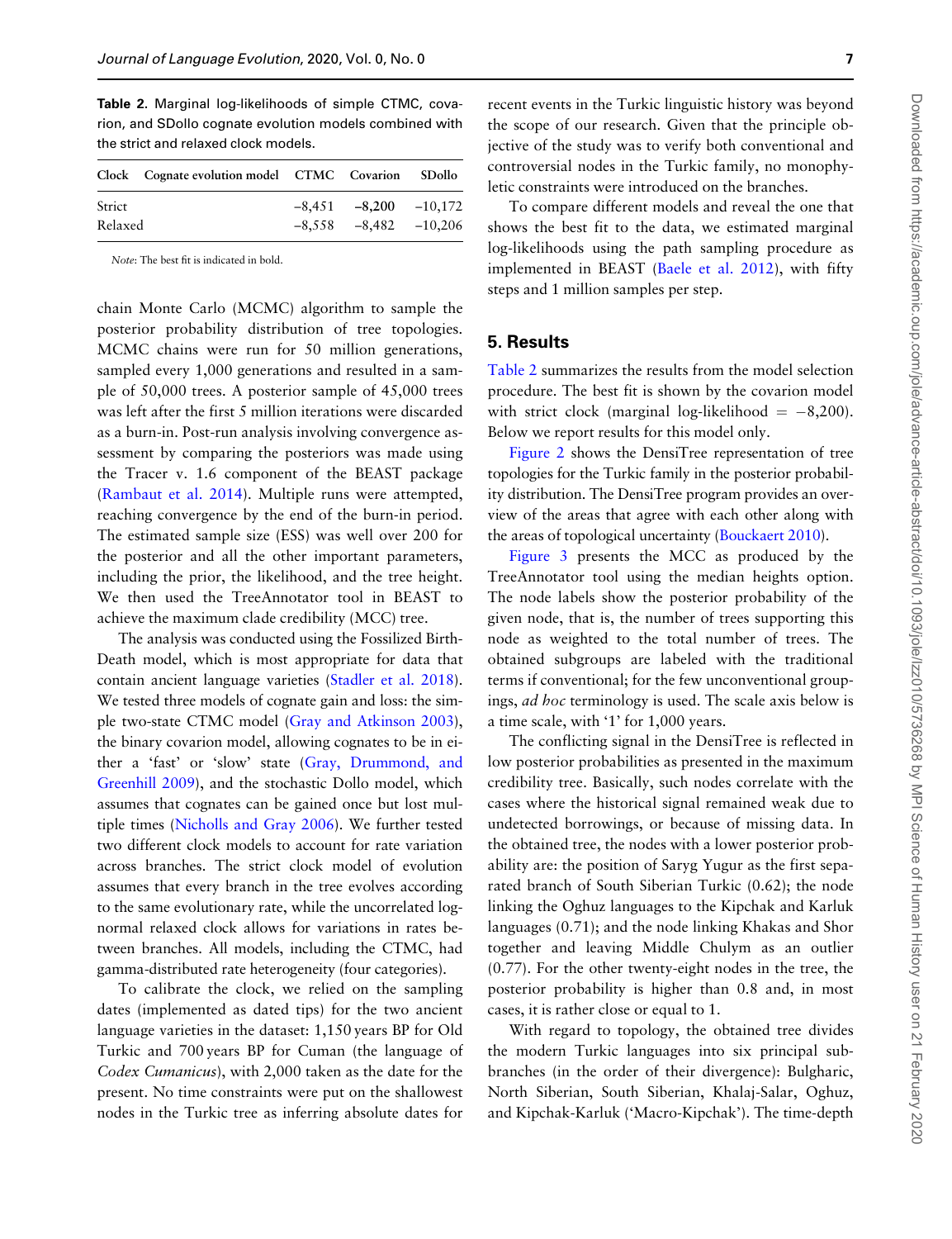<span id="page-7-0"></span>

Figure 2. A DensiTree for the Turkic family.



Figure 3. The maximum credibility tree for the Turkic family.

of the Turkic family on the maximum credibility tree is estimated to be around 2,066 years BP (median height of the node), with a 95% highest posterior density between 1,517 and 2,755 years BP. The topology and the age of the obtained tree are discussed in further detail in Section 6.

# 6. Discussion

#### 6.1 Topology

In general, the obtained tree structure seems to be quite compatible with the contemporary understanding of the Turkic linguistic history as presented in different classifications from the last decades.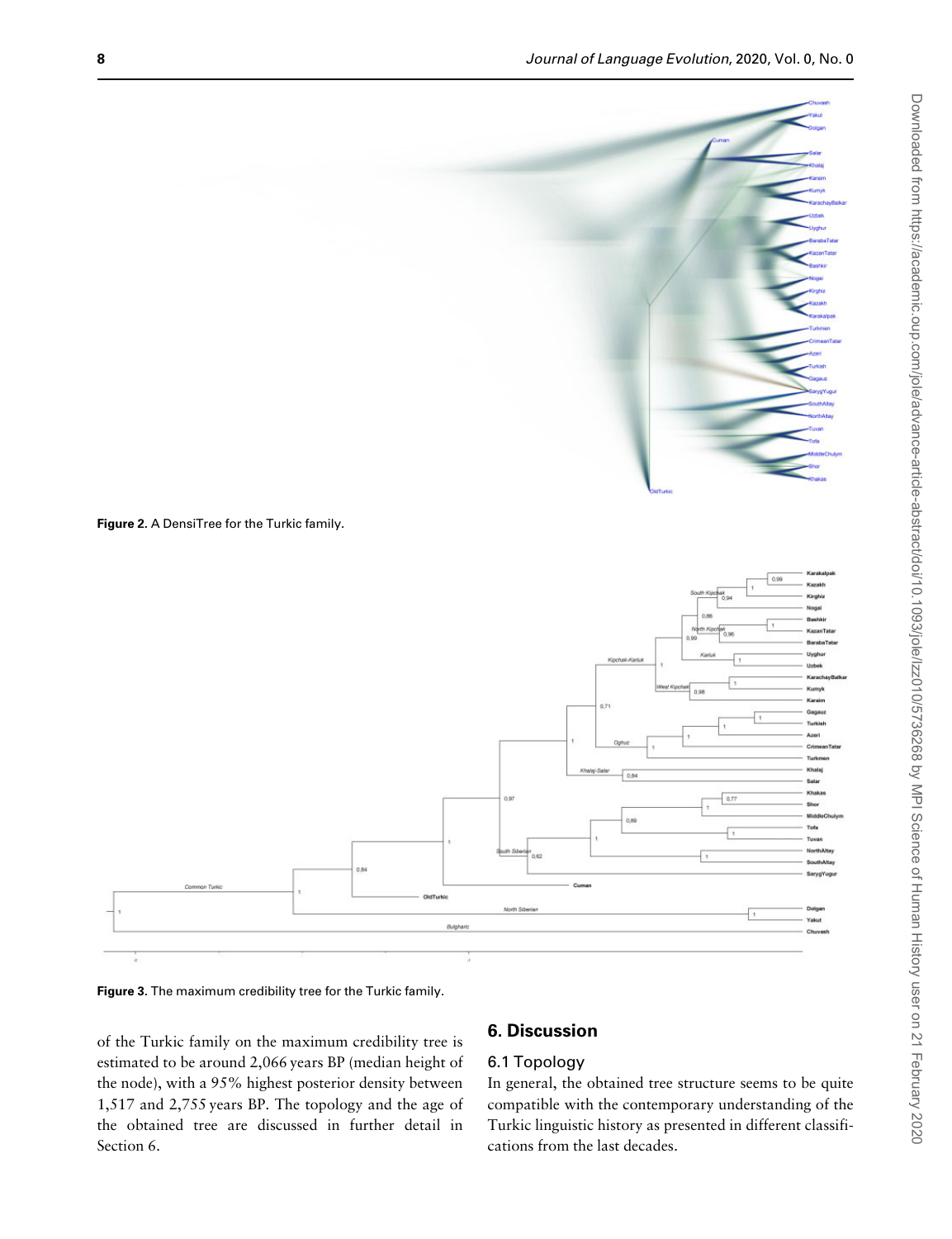The early split between the Bulgharic branch and the Common Turkic languages shapes the Turkic language family as a clear-cut binary structure. This agrees with most of the previous classifications of the Turkic language family, whether they are based on the historical– comparative or lexicostatistic approaches ([Tekin 1990](#page-14-0): 16; [Menges 1995](#page-14-0): 60–1; [Johanson 1998](#page-14-0): 81–3; [Dybo](#page-13-0) [2006](#page-13-0): 766–817, 2013: 18; [Mudrak 2009:](#page-14-0) 172–79). There is no support for the original division between 'Eastern' (Karluk and Siberian Turkic) and 'Western' (Bulgharic, Kipchak, and Oghuz) Turkic languages as proposed by [Baskakov \(1960:](#page-13-0) 228–9, [1981](#page-13-0): 18–20).

In accordance with most of the contemporary classifications, the obtained tree does not support 'Siberian Turkic' as a valid genealogical node. Instead, it depicts the North Siberian (Yakut–Dolgan) branch as the second earliest offshoot from the Turkic language family and the earliest breakaway group in Common Turkic. The other Siberian Turkic languages form a separate group, comprising the following subgroups, in the order of branching: Saryg Yugur, Altay (including North and South Altay languages), Sayan (Tuvan–Tofa), and Khakassic (Khakas, Shor, and Middle Chulym). Thus, our model supports the hypothesis that the South Siberian Turkic languages evolved from a common ancestor rather than due to areal convergence.

The status of Saryg Yugur as a separate—and most divergent—sub-branch of South Siberian Turkic is not universally accepted: it belongs to the Khakassic subgroup according to [Baskakov \(1952:](#page-12-0) 132) and [Mudrak](#page-14-0) [\(2009](#page-14-0): 179). On the other hand, its current position in the tree replicates the lexicostatistic results obtained by [Dybo \(2006:](#page-13-0) 770–1). The two Altay languages belong to different groups of Turkic according to [Baskakov \(1952](#page-12-0): 134), but our results are again compatible with the cited previous quantitative studies.

Another point of interest is the relationship between Middle Chulym, Khakas, and Shor. Middle Chulym shares numerous phonological isoglosses with Shor and, therefore, can be regarded as the closest relative of the latter. However, on the basis of archaic morphological isoglosses, [Mudrak \(2009:](#page-14-0) 179) concluded that Khakas and Shor are more closely related to each other than to Middle Chulym. This contradiction is reflected in the relatively low statistical support for the Khakas–Shor node and the conflicting signal linking Shor to Middle Chulym and may point to a certain dialect continuum between the three languages.

The position of the two ancient varieties, Old Turkic and Cuman in the tree diverges from mainstream thinking, although statistically it is supported by high posterior probabilities (0.84 and 1, respectively). Both

languages appear in the tree as branch-level isolates that separated from the tree right after Chuvash and Yakut– Dolgan. Therefore, the alleged close connection of Old Turkic to any specific branch, be it Oghuz, Karluk, or Siberian Turkic is not supported by the data. More surprisingly, the model fails to reveal specific affinities between Cuman and contemporary Kipchak, or the West Kipchak languages in particular, a connection that enjoys broad support among Turkologists [\(Baskakov](#page-12-0) [1952](#page-12-0); Čeč[enov 1997:](#page-13-0) 110).<sup>2</sup>

In relation to the disagreement among Turkologists about the precise position of Khalaj in the Turkic language family, our tree displays a noteworthy 'Khalaj-Salar' node, which recalls a proposal by [Tekin \(1990](#page-14-0): 16–8) to regard both languages as branch-level isolates. The link between Khalaj and Salar may be explained by the observation that Salar is a language of Oghuz origin with significant Karluk elements in its basic vocabulary [\(Dwyer 2007\)](#page-13-0), while Khalaj can be considered a language of Karluk origin [\(Mudrak 2009](#page-14-0)) whose basic vocabulary includes Oghuz (South Azeri) elements (many of which were recognized as such in [Doerfer and Tezcan](#page-13-0) [1980](#page-13-0)). Thus, in this case, borrowings in the basic vocabulary may have been misinterpreted as cognates. An alternative explanation for the unexpected link between Khalaj and Salar could be unequal data coverage, both languages having significant gaps in the datasets (Section 3.2), potentially preventing common innovations with other related languages from being detected.

The Oghuz branch excluding Salar appears as a clear-cut grouping, which stands apart from the Karluk-Kipchak ('Macro–Kipchak') clade, even if the posterior probability for the node linking these two branches together is rather low. In line with most of the contemporary classifications, the model argues for Turkmen as an early offshoot of Core Oghuz, representing 'East Oghuz' in [Johanson's \(1998:](#page-14-0) 82) terminology, while Azeri, Turkish, and Gagauz form the 'West Oghuz' node.

Our analysis classifies Crimean Tatar as an Oghuz variety that separated from the branch after the separation of Turkmen. Such a result is unexpected as Literary Crimean Tatar is conventionally considered a Kipchak variety, based mainly on phonological and morphological classificatory criteria [\(Johanson 1998](#page-14-0): 82–3). However, Crimean Tatar is heavily influenced by Oghuz Turkic, especially as regards its lexical stock [\(Berta 1998:](#page-13-0) 301). Moreover, according to some accounts, one of the Crimean Tatar varieties, the one traditionally labeled as its Southern dialect, should be classified as Oghuz Turkic in origin [\(Izdinova 1997](#page-14-0); [Dybo 2002\)](#page-13-0). Interestingly, the author of the recent dictionary of Crimean Tatar ([Useinov 2007\)](#page-14-0) that we used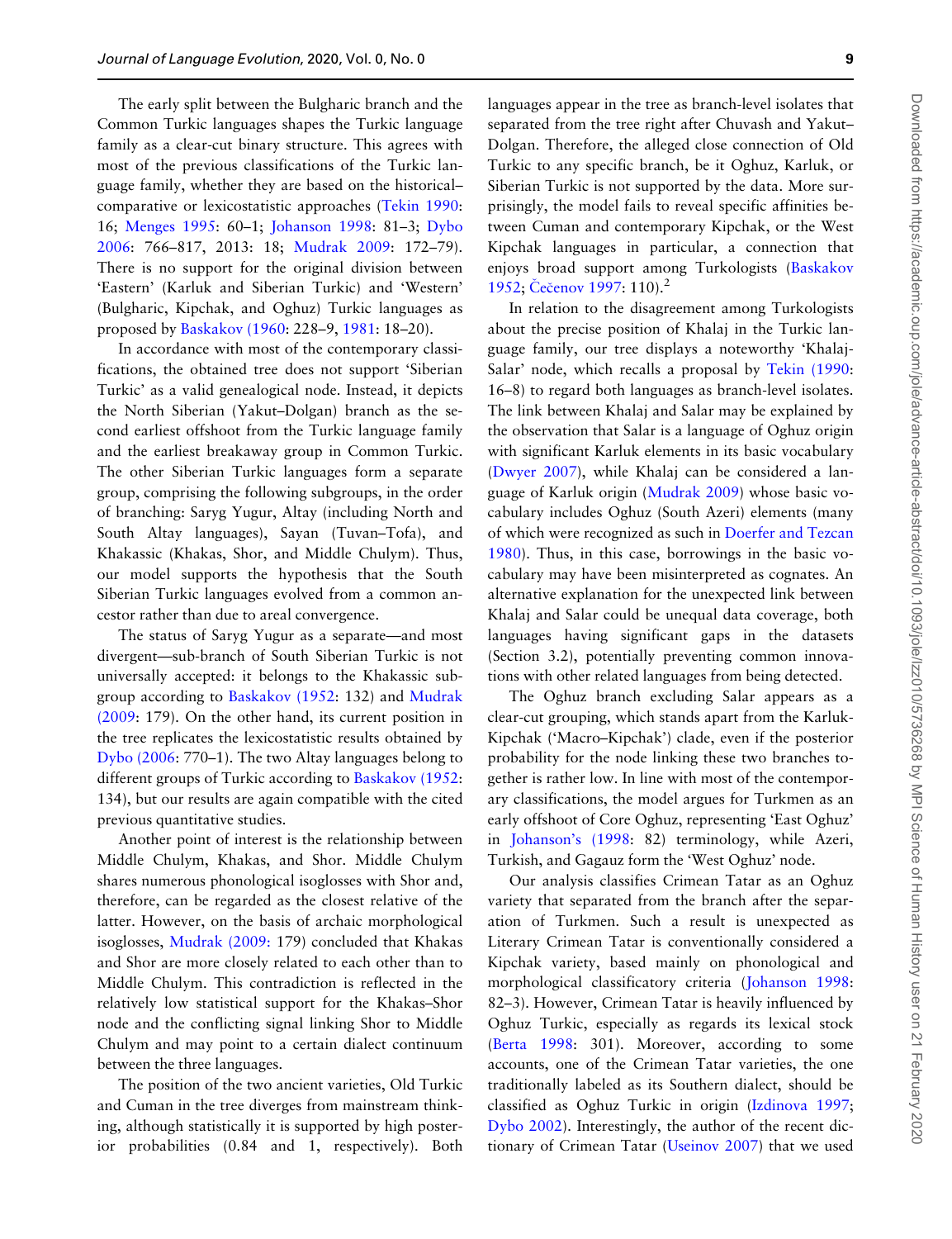for analysis was born in a village located in the Southern dialect zone, and it is likely that he was a native speaker of the Southern dialect. Therefore, it cannot be excluded that the author's native variety affected severely the selection of lexemes in his dictionary (even if it was conceived as a 'standard' one) and, consequently, the position of Crimean Tatar in our phylogenetic tree.

The last major node in the tree brings together what is traditionally labeled as Karluk (Southeastern Turkic) and Kipchak (Northwestern Turkic) languages. Our analysis indicates that South Kipchak (Kazakh, Karakalpak, Kirghiz, and Nogai) and North Kipchak, or Volga-Ural Kipchak (Kazan Tatar, Bashkir, and Siberian Tatar represented by the Baraba variety), languages share more similarities in basic vocabulary with the Karluk branch than with the West Kipchak languages (Kumyk, Karachay-Balkar, and more remotely related Karaim). Thus, the two Karluk languages, Uzbek and Modern Uyghur, appear in the tree as a part of the larger 'Macro-Kipchak' node. This contradicts the general agreement on Kipchak and Karluk as clear-cut sister branches but confirms the tree topology achieved by a lexicostatistic comparison of Turkic 110-Swadesh lists [\(Dybo 2006;](#page-13-0) [Dybo 2013\)](#page-13-0). This implies that both quantitative approaches cannot distinguish these branches on the basis of basic vocabulary evidence alone. There are two possible reasons for this. First, it could be because of the well-known areal relationships between the West Kipchak and Oghuz languages, reminiscent of [Baskakov's \(1952:](#page-12-0) 127–8) use of the label 'Kipchak-Oghuz' for West Kipchak. Under this scenario, some undetected Oghuz loanwords may have entered the West Kipchak basic vocabulary and set it apart from the other Kipchak languages. The second reason may be that many Kipchak and Karluk languages shared the same literary tradition (Khorezmian and Chagatai) from the late medieval period until recently, which may have caused borrowing in the basic vocabulary.

At the lowest level, the sub-branches of Kipchak are structured in a predictable way, but some caution is due to the position of Kirghiz. This language shares some important isoglosses, mainly phonological and morphological, with the South Siberian Turkic languages, and particularly with the South Altay dialects. These isoglosses are usually interpreted as pointing to its South Siberian origin [\(Mudrak 2009](#page-14-0): 179–80). At the same time, evidence from basic vocabulary place Kirghiz among the South Kipchak languages, along with Kazakh, Karakalpak, and the more remotely related Nogai. Another point of interest is the position of Baraba Tatar among the North Kipchak languages, Kazan Tatar and Bashkir. Here, our model supports

Table 3. Dating and maximum credibility intervals for the root and the deepest nodes in the Turkic tree.

| 66 BC  | 483 AD | 755 BC                                                     |
|--------|--------|------------------------------------------------------------|
| 474 AD | 809 AD | 7 BC                                                       |
| 650 AD | 804 AD | 427 AD                                                     |
|        |        | Node separating from Turkic Dating Lower bound Upper bound |

[Mudrak's \(2009:](#page-14-0) 177) interpretation, according to which Siberian Tatar dialects have a Volga Kipchak origin, and that Northeastern Turkic elements in their structures are due to contact phenomena.

In short, although our estimated phylogeny largely confirms the basic tree structure of the Turkic family as proposed in mainstream classifications, we nevertheless find a few instances of poorly supported nodes or unexpected relationships. Among other reasons, these may be explained by undetected borrowings. Although we made significant efforts to eliminate loanwords from our dataset, we only excluded those words that answered to clear-cut phonological, morphological, or semantic criteria that identified them as non-inherited forms. Lexical items, for which a poor distribution across the Turkic languages suggested borrowing but could not be reliably identified as such, were preserved in the dataset. In some cases of intensive language contact, these forms may have accumulated into a residue of unidentified borrowings, skewing the actual genealogical relationships. However, poorly supported nodes or unexpected relationships may also be accounted for by explanations other than borrowing such as cognate attrition from deep nodes, insufficiently observable losses on short nodes and poor data coverage preventing common innovations with other related languages from being detected.

#### 6.2 Dating

Table 3 presents the dating for the root and the earliest nodes in the Turkic family in combination with the maximum credibility intervals.

The age of 2,066 years BP (66 BC) lies within the bounds traditionally discussed as the probable timedepth of the Turkic language family (2,000–2,500 years BP). However, the size of the credible intervals exceeds one thousand years for the root of the family, allowing for any time between 755 BC and 483 AD. The large size of the potential time span for proto-Turkic leaves the current controversy among Turkologists, whether to associate the dominant language spoken during the Xiongnu empire (209 BC–100 AD) with Proto-Turkic [\(Menges 1995](#page-14-0): 17; [Dybo 2007:](#page-13-0) 75–115; [Mudrak 2009](#page-14-0):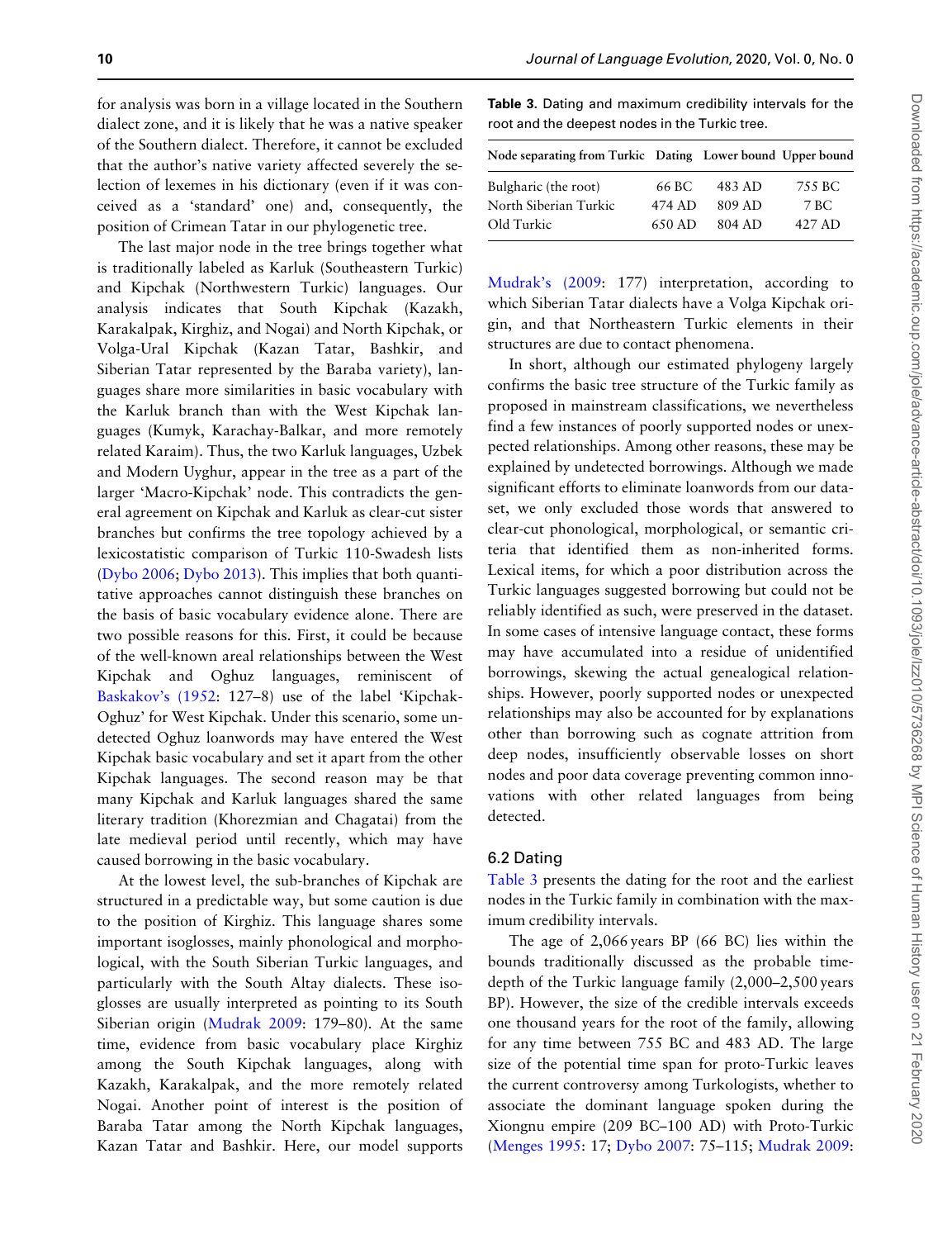181) or with Proto-Bulgharic ([Janhunen 2010](#page-14-0)) unsettled. An earlier date for the separation of proto-Turkic, preceding 209 BC would support the identification of Xiongnu language with proto-Bulgharic or one of its subgroups, while a later date of separation would make its association with proto-Turkic more plausible.

The date of the first split in Common Turkic, with the North Siberian Turkic languages branching off, is estimated to be around 1,526 years BP (474 AD), which also seems reasonable in view of the possible historical affiliation of the Yakuts and the Dolgans. Their ancestors are often associated with the historical Kurykan tribes that inhabited the Lake Baikal area in the middle of the first millennium BC [\(Kormu](#page-14-0)š[in 2002:](#page-14-0) 602).

If Old Turkic indeed represents a separate branch of Common Turkic, rather than its ancestral stage, its separation from the ancestor of all contemporary Turkic languages, except Chuvash, Yakut, and Dolgan, is dated to 1,350 BP (650 AD). This dating is convincing as it precedes the first reliably dated Old Turkic records, notably the inscriptions on stone steels in present-day Mongolia's Orkhon Valley, the earliest of which date to the eighth century.

Divergence dates for more recent splits in Common Turkic seems to be less reliable. In particular at the lowest level, some dates appear to be implausibly shallow. Provisionally, this could be attributed to the fact that closely related Oghuz, Kipchak, and Karluk languages tend to form dialect continua, with parallels lexical and semantic developments that make the original timedepth of their genealogical unity look less remote than it really is.

[Greenhill, Currie, and Gray \(2009\)](#page-13-0) argued that removal of borrowed items may be problematic in dating cognate data sets including ancient languages because the latter may contain undetectable borrowing whereas loans are excluded from modern languages. As the rate of change is mainly inferred from modern and medieval languages, the measured rate of change would appear lower than the real rate of change. By consequence, the measured time-depth would appear deeper than the realtime depth. This would cause the root of the tree to be placed farther in the past when borrowed items are removed from modern languages. In practice, however, the chronological effect of removing loanwords seems to be rather small. [Chang et al. \(2015](#page-13-0): 220) proposed a median root age of 5,950 BP for Indo-European without loanword extraction vis-a`-vis 6,050 BP when loanwords are excluded. The ancient Turkic languages included in our study are considerably less remote in time than Sanskrit or Ancient Greek and, therefore, still allow for the identification of a limited amount of loanwords. As

such the chronological effect of excluding loanwords is expected to be even lower than in the Indo-European case. As a matter of fact, conducting rough analyses leaving the loanwords in place and using different settings and variables at different stages of our research, the root always remained within the limits of 500 BC–0 AD, usually around 200–100 BC.

#### 6.3 Relevance for Turkic historical linguistics

Our study contributes to the field of Turkic historical linguistics in the following ways.

First, we collected a new dataset of 254 basic vocabulary items for thirty contemporary Turkic languages and dialects and two ancient language varieties. The compilation of such a comprehensive basic vocabulary based on the recently introduced Leipzig–Jakarta concepts is unprecedented for the Turkic languages.

Second, we here for the first time applied Bayesian phylogenetic inference to a lexical dataset to verify and date previously proposed classifications of the Turkic family. Our study shows that Bayesian-based quantitative methods are, in principle, applicable to the Turkic phylogeny, being able to replicate most of the conventional nodes in the family tree. Of particular interest are the overlaps between our model and the previous quantitative-based—that is, lexicostatistic or morphostatistic—studies on the Turkic phylogeny (e.g. the ultimate Volga Kypchak affiliation of Siberian Tatar). As these studies are based on different datasets and apply different methods, the matches between the models seem to support the reliability and compatibility of different quantitative approaches.

Third, we were able to date our classification, by expressing the uncertainty encountered in previously proposed dating in terms of probability. By yielding maximum credibility intervals for the time depth of the root as well as for the nodes in the family, our Bayesian approach gives statistical underpinning for traditionally discussed time bounds.

Finally, discrepancies between our results and the conventional views on the Turkic phylogeny help us to pinpoint specific problems of Turkic historical linguistics that need to be prioritized in future research. This is, for instance, the case for possible intra-family loans in Turkic basic vocabularies, such as tentative Oghuz loans in West Kipchak or South Kipchak loans in Kirghiz, which remain undetected up to date. Another issue that is raised by our study is the complex relationship between literary Turkic languages and vernaculars. This is the case for Kipchak and Oghuz Turkic varieties spoken in Crimea, which are all labeled as Crimean Tatar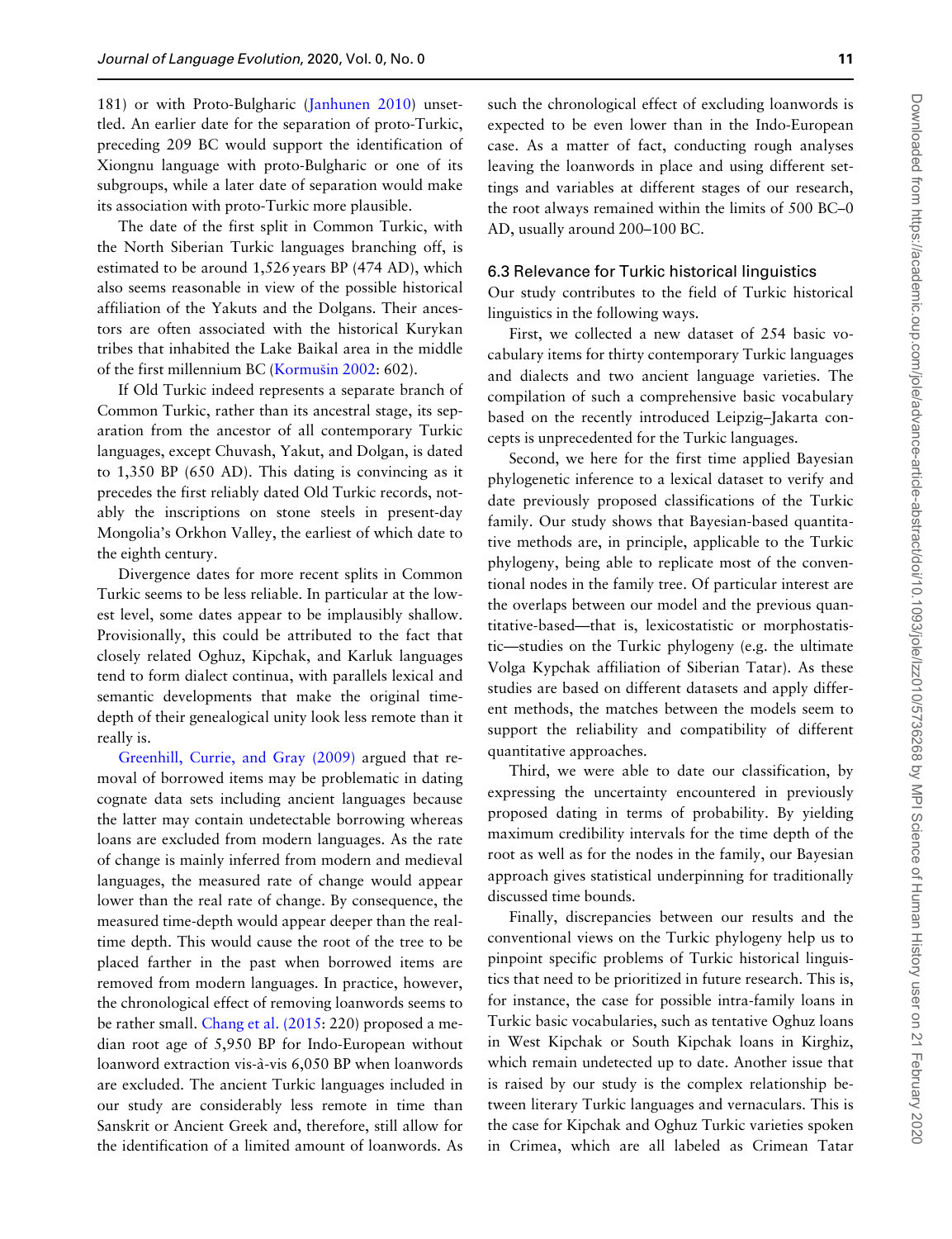because of using Literary Crimean Tatar as a standard language. As the case of Crimean Tatar shows, the discrepancy between sociolinguistics and genealogy may affect the position of a language in the phylogenetic tree. In order to resolve these issues, it will be necessary to focus future research on lexical borrowing between closely related Turkic varieties and engage in fieldwork to generate basic vocabularies of critical varieties rather than relying on standard dictionaries.

# 7. Conclusion

In this article, we inferred the internal structure and the time-depth of the Turkic language family, using a Bayesian phylogenetic approach. Our research suggests a binary topology, that is, a topology without polytomies, which replicates most of the traditionally proposed sub-branches of the Turkic tree. In addition, we trace the root of the family back to 66 BC, with credibility intervals between 755 BC and 483 AD. Both the family structure and the dating largely confirm previously made proposals on the basis of qualitative and quantitative linguistic research and are consistent with general historical considerations.

Our tree structure answers the question of whether Siberian Turkic is a valid genealogical node in the negative, but nevertheless supports South Siberian Turkic as a genealogical unity. The ongoing debate on the position of Khalaj in the family seems to be settled in favor of the idea that it does not represent an early branch in the tree. Another thought-provoking finding is the position of Old Turkic. First, it is not ancestral to the Yakut-Dolgan branch as is sometimes thought and, second, there is no reason to believe that it is particularly closer to any of the individual subgroups of Common Turkic, Oghuz, Karluk, or South Siberian Turkic than to the other ones. In addition to verifying the internal structure and time-depth of Old Turkic, our results move the field forward in that they provide a quantitative basis on which to test various competing hypotheses and give us an estimate of the likelihood of the proposed branches. Beyond the field of Turkic linguistics, our insights in the timing and taxonomy of these languages may be relevant for our understanding of broader historical connections between Turkic and the Transeurasian languages.

Future studies in this area may benefit from better documentation of some poorly described varieties of Turkic. Adding their basic vocabularies would improve the quality of the dataset and may lead to clarifying nodes with a less reliable status. In addition, more detailed research in the contact relations among the

Turkic languages could help us to exclude undetected borrowings and yield a clearer historical signal.

## Abbreviations

| Az.    | Azeri           |
|--------|-----------------|
| Bash.  | Bashkir         |
| BTat.  | Baraba Tatar    |
| Chuv.  | Chuvash         |
| CTat.  | Crimean Tatar   |
| Dolg.  | Dolgan          |
| Gag.   | Gagauz          |
| Kar.   | Karaim          |
| Kaz.   | Kazakh          |
| KBalk. | Karachay-Balkar |
| Khak.  | Khakas          |
| Khal.  | Khalaj          |
| Kirg.  | Kirghiz         |
| KKalp. | Karakalpak      |
| KTat.  | Kazan Tatar     |
| Kum.   | Kumyk           |
| MChul. | Middle Chulym   |
| NAlt.  | North Altay     |
| Nog.   | Nogai           |
| Sal.   | Salar           |
| SAlt.  | South Altay     |
| SYug.  | Saryg Yugur     |
| Tkm.   | Turkmen         |
| Tof.   | Tofa            |
| Tur.   | Turkish         |
| Tuv.   | Tuvan           |
| Uyg.   | Modern Uyghur   |
| Uzb.   | Uzbek           |
| Yak.   | Yakut           |

#### Notes

- 1. Traditional Chinese historiography connects the early Turkic speakers to the Xiongnu tribes who dominated the area north and northwest of China between approximately the third century BC and the second century AD. Evidence on the Xiongnu language is scarce, comprising only several dozen and often controversial—attestations in Old Chinese chronicles. Yet the assumption that at least some groups in the multiethnic and multilingual Xiongnu confederation were Turkic-speaking has gained some acceptance among historical linguists ([Ramstedt 1922:](#page-14-0) 30–1; [Bazin 1948](#page-13-0); [Gabain 1949](#page-13-0); [Doerfer 1973](#page-13-0); [Menges 1995:](#page-14-0) 17; [Dybo 2007](#page-13-0): 75– 115; [Mudrak 2009:](#page-14-0) 181; [Janhunen 2010](#page-14-0)).
- 2. Note that the standard Fossilized Birth-Death prior in BEAST 2 does not permit ancient languages to be inferred as direct ancestors to modern languages, so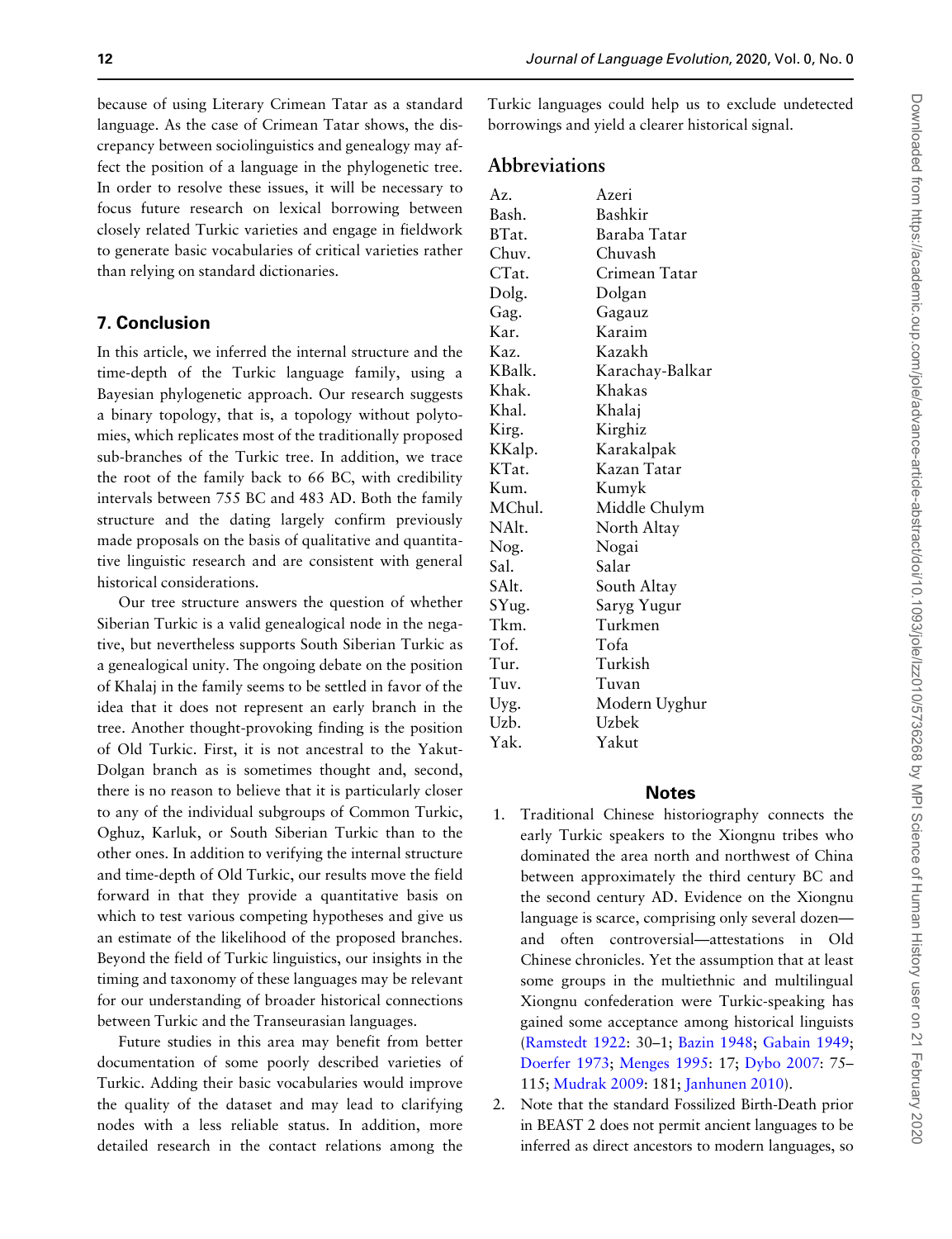<span id="page-12-0"></span>our analysis cannot unequivocally answer the question of whether Cuman and Old Turkic are ancestral or off on their own branch, although the latter seems the case. Undetected ancient borrowing is unlikely to account for Old Turkic and Cuman clustering together because Cuman was geographically isolated from Old Turkic.

#### Acknowledgements

The research leading to these results has received funding from the European Research Council (ERC) under the European Union's Horizon 2020 research and innovation program (grant agreement No 646612) granted to Martine Robbeets. We are grateful to Simon Greenhill, Remco Bouckaert, and Nataliia Hübler for their methodological advice and to Johann-Mattis List for his computational support in preparing the data for the analysis. We also greatly benefited from the Bayesian mini-school for Transeurasian linguists that was held in Jena, Germany, on 6–9 November 2017, and would like to especially thank our tutors at that event. Finally, our gratitude goes to Michelle O'Reilly, who helped designing the map of the Turkic language family.

#### Supplementary data

[Supplementary data](https://academic.oup.com/jole/article-lookup/doi/10.1093/jole/lzz010#supplementary-data) is available at Journal of Language Evolution online. The [supplementary data](https://academic.oup.com/jole/article-lookup/doi/10.1093/jole/lzz010#supplementary-data) contains the data as it was edited in the EDICTOR tool, an additional Excel Spreadsheet for convenient comparison of the data, as well as the file fed to BEAST in the original nexus format and in the XML format required by BEAST. The data are archived with Zenodo, where they can be downloaded from [https://doi.org/](https://doi.org/10.5281/zenodo.3556954) [10.5281/zenodo.3556954](https://doi.org/10.5281/zenodo.3556954). The data have also been converted to the formats supported by the CLDF initiative ([https://cldf.](https://cldf.clld.org) [clld.org](https://cldf.clld.org)), they are hosted on GitHub ([https://github.com/lexi](https://github.com/lexibank/savelyevturkic) [bank/savelyevturkic\)](https://github.com/lexibank/savelyevturkic) and have also been archived with Zenodo (https://doi.org/10.5281/zenodo.3556518).

Conflict of interest statement. None declared.

#### Appendix 1: 254 basic vocabulary list

The 195 basic concepts taken from the Leipzig–Jakarta list in order from most basic to least basic include 'fire', 'nose', 'to go', 'water', 'mouth', 'tongue', 'blood', 'bone', 2SG personal pronoun ('thou'), 'root', 'come', 'breast/chest', 'rain', 1SG personal pronoun ('I'), 'name', 'louse', 'wing', 'meat', 'arm/hand', 'fly' (n.), 'night', 'ear', 'neck', 'far', 'to do/make', 'house', 'stone', 'bitter', 'to say', 'tooth', 'hair', 'big', 'one', 'who?', 3SG personal pronoun ('he/she/it'), 'to hit/beat', 'leg/foot', 'horn', proximal demonstrative ('this'), 'fish', 'yesterday', 'to

drink', 'black', 'navel', 'to stand', 'to bite', 'back' (n.), 'wind', 'smoke', 'what?', 'child' (as a kin term), 'egg', 'to give', 'new', 'to burn' (intransitive), verbal negation (in indicative) ('not'), 'good', 'to know', 'knee', 'sand', 'laugh', 'to hear', 'soil/earth', 'leaf', 'red', 'liver', 'to hide' (transitive), 'skin/hide', 'to suck', 'to carry', 'ant', 'heavy', 'to take', 'old', 'to eat', 'thigh', 'thick', 'long', 'to blow', 'wood', 'to run', 'to fall', 'eye', 'ash', 'tail', 'dog', 'to cry/weep', 'to tie', 'to see', 'sweet', 'rope', 'shade/shadow', 'bird', 'salt', 'small', 'wide', 'star', 'in  $(\approx$  inside)', 'hard', 'to crush/grind', 'mountain', 'to sit', 'fingernail', 'to throw', 'three', 'right', 'to wash', 'to grasp', 'branch', 'man', 'raw', 'tomorrow', 'two', 'bottom', 'to lie (down)', 'snake', 'cloud', 'year', 'tear', 'to ask', 'to weave', 'at' ( $\approx$  locative), 'edge', 'chin', 'to play', 'cheek', 'pus', 'to fly', 'hole', 'to grow', 'head', 'belly', 'shoulder', 'claw', 'which?', 'to dig', 'to pull', 'hot', 'firewood', 'to remain', 'cold', 'feather', 'to cough', 'thin', 'grass', 'foam', 'sour', 'full', 'day', 'sleep', 'month', 'white', 'to sew', 'to kill', 'to jump', 'throat', 'woods/forest', 'there', 'to find', 'to flow', 'many', 'to chew', 'to swallow', 'wet', 'four', 'soft', 'to look', 'nasal mucus', 'that', 'to cut', 'mother', 'to scratch', 'sun', 'to look for', 'brain', 'warm', 'to cover', 'woman', 'deep', 'above', 'female (of an animal)', 'to put on', 'other', 'forehead', 'left', 'to rise', 'dry', 'how?', 'to break', 'where?', 'to spin', 'to ripe', 'to lick', 'to open', and 'tall'.

Additional basic concepts on the Jena list, not present on the Leipzig–Jakarta 200 list include 'bad', 'bark', 'to breathe', 'to count', 'to die', 'dirty', 'dust', 'fat' (n.), 'father', 'to fear', 'to fight', 'five', 'flower', 'fog', 'to freeze', 'fruit', 'green', 'guts', 'heart', 'here', 'to hunt', 'ice', 'lake', 'to live', 'moon', 'narrow', 'near', 'person', 'to push', 'river', 'to be(come) rotten', 'round', 'sea', 'seed', 'sharp', 'short', 'to sing', 'sky', 'to smell' (intransitive inactive), 'smooth', 'snow', 'to spit', 'stick', 'straight', 'to swell', 'to swim', 'they', 'to think', 'tree', 'true', 'to turn' (transitive), 'to vomit', 'to walk', 1 PL personal pronoun ('we'), 'when?', 'with' (comitative), 'worm', 'yellow', and 2 PL personal pronoun ('you').

### References

- Baele, G. et al. (2012) 'Improving the Accuracy of Demographic and Molecular Clock Model Comparison While Accommodating Phylogenetic Uncertainty', Molecular Biology and Evolution, 29/9: 2157–67.
- Baskakov, N. A. (1952) 'K voprosu o klassifikacii tjurkskix jazykov [On the Classification of the Turkic Languages]', Izvestija Akademii Nauk SSSR, Otdelenije Literatury i Jazyka, 11.2: 121–34.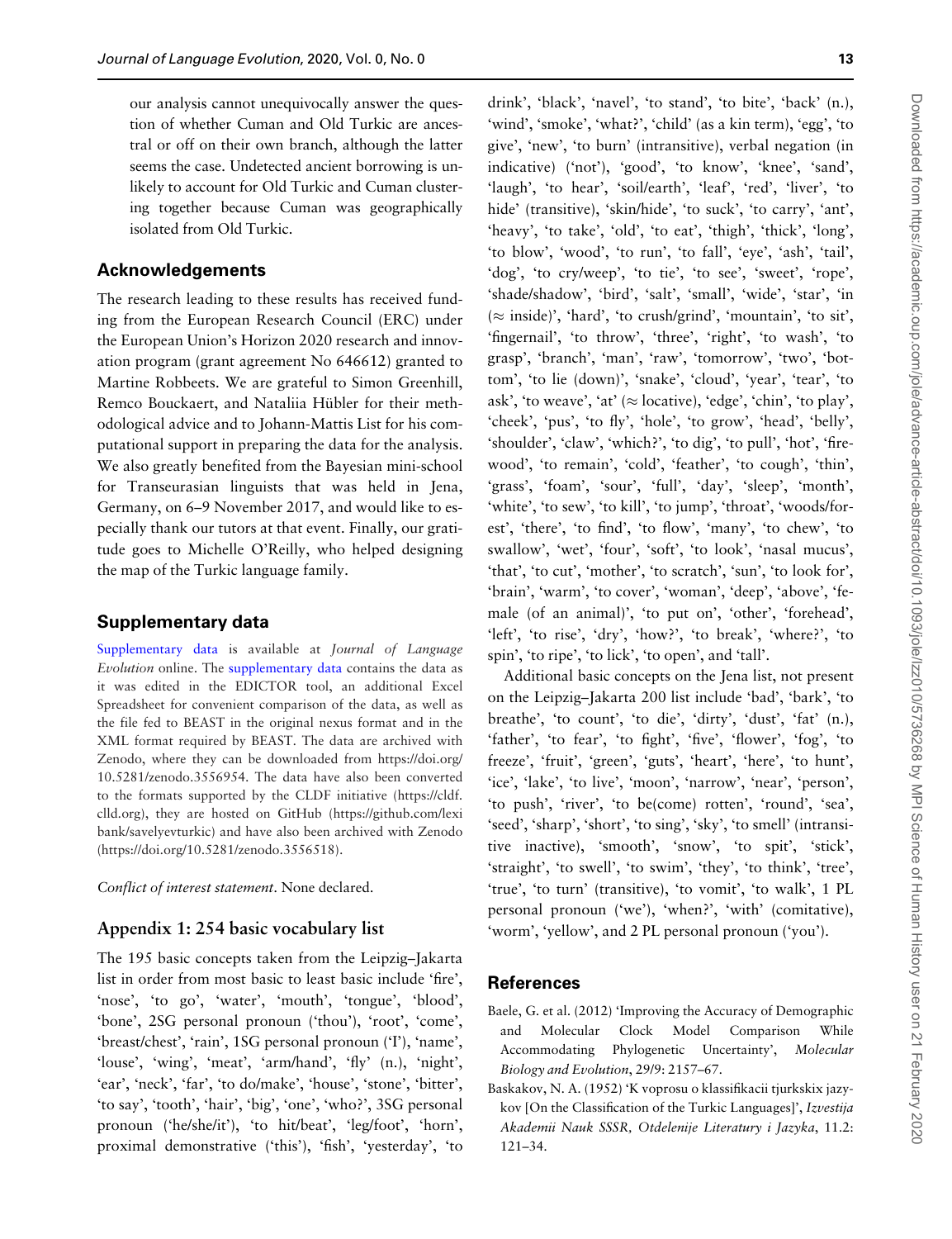- <span id="page-13-0"></span>(1960) Tjurkskie jazyki [the Turkic languages]. Moscow: Izdateľ stvo vostočnoj literatury.
- (1981) Altajskaja semja jazykov i ee izučenije [The Altaic language family and its study]. Moscow: Nauka.
- Bazin, L. (1948) 'Un texte proto-turc du IVe siecle: le distique Hiong-nou du Tsin-chou', Oriens, 1/2: 208–19.
- Belikov, V. I. (2009) 'Jazykovyje kontakty i genealogičeskaja klassifikacija [Language Contact and Genealogical Classification]', Journal of Language Relationship, 1: 49–68.
- Benzing, J. (1959) 'Classification of the Turkic Languages', in Deny, J., Grønbech, K., Scheel, H., and Togan, Z. V. (eds) Philologiae Turcicae Fundamenta, pp. 1–5. Wiesbaden: Steiner.
- Berta, Á. (1998) 'West Kipchak Languages', in Johanson L. and Csató É. A. (eds) The Turkic Languages, pp. 301–17. London: Routledge.
- Bogorodickij, V. A. (1934) Vvedenije v tatarskoje jazykoznanije v svjazi s drugimi tjurkskimi jazykami [An Introduction to Tatar Linguistics as Seen in the Context of Other Turkic Languages]. Kazan: Tatgosizdat.
- Bouckaert, R. (2010) 'DensiTree: Making Sense of Sets of Phylogenetic Trees', Bioinformatics, 26/10: 1372–3.
- et al. (2014) 'BEAST 2: A Software Platform for Bayesian Evolutionary Analysis', PLoS Computational Biology, 10/4: e1003537.
- Bowern, C., and Atkinson, Q. (2012) 'Computational Phylogenetics and the Internal Structure of Pama-Nyungan', Language, 88/4: 817–45.
- Campbell, L., and Poser, W. J. (2008) Language classification: History and method. Cambridge, UK: Cambridge University Press.
- Čečenov, A. A., (1997) 'Poloveckij jazyk [Cuman]', in Tenišev E. R. et al. (eds) *Tjurkskije jazyki*, pp. 110–16. Biškek: Kyrgyzstan.
- Chang, W. et al. (2015) 'Ancestry-constrained Phylogenetic Analysis Supports the Indo-European Steppe Hypothesis', Language, 91/1: 194–244.
- Clauson, G. (1972) An Etymological Dictionary of Pre-Thirteenth-Century Turkish. Oxford: Clarendon Press.
- Djačok, M. T. (2001) 'Glottoxronologija tjurkskix jazykov (predvaritel'nyj analiz) [The Glottochronology of the Turkic Languages: A Preliminary Analysis]', in Nauka. Universitet. 2001. Materialy Vtoroj naučnoj konferencii, pp. 14–16. Novosibirsk: Novyj Sibirskij universitet.
- Doerfer, G. (1971) Grammatik des Chaladsch. (Turcologica 4.). Wiesbaden: Harrassowitz.
- (1973) 'Zur Sprache der Hunnen', Central Asiatic Journal, 17: 1–50.
- (1978) 'Zur Stellung der Chaladsh im Kreise der Türksprachen', Rocznik Orientalistyczny, 39/2: 15-31.
- -, and Tezcan, S. (1980) Wörterbuch Des Chaladsch (Dialekt Von Charrab). Budapest: Akadémiai Kiadó.
- Dunn, M. (2015) 'Language Phylogenies', in Bowern C. and Evans B. (eds) The Routledge Handbook of Historical Linguistics, pp. 190–211. London: Routledge.
- Dwyer, A. M. (2007) Salar: A Study in Inner Asian Language Contact Processes. Wiesbaden: Harrassowitz.
- Dybo, A. V. (2007) *Lingvističeskije kontakty rannix tjurkov*. Leksiceskij fond. Pratjurkskij period [Linguistic contacts of the early Turks. Lexical stock. Proto-Turkic period]. Moscow: Vostočnaja literatura.
- (2002) 'Oguzskaja gruppa [Oghuz Group]', in Tenišev E. R. (ed.) *Sravniteľno-istoričeskaja grammatika tjurkskix jazykov*. Regional'nyje rekonstrukcii, pp. 7–215. Moscow: Nauka.
- (2006) 'Xronologija tjurkskix jazykov i lingvističeskije kontakty rannix tjurkov [The Chronology of the Turkic Languages and Contact Relations of Early Turkic Speakers]', in Tenišev, E. R. and Dybo, A. V. (eds) *Sravnitel'no-istoričeskaja* grammatika tjurkskix jazykov. Pratjurkskij jazyk-osnova. Kartina mira pratjurkskogo etnosa po dannym jazyka. Moscow: Nauka, pp. 766–817.
- (2013) Etimologiceskij slovar' bazisnoj leksiki tjurkskix jazykov [An etymological dictionary of Turkic basic vocabularies]. (Etimologičeskij slovar' tjurkskix jazykov 9.). Astana: TOO "Prosper Print".
- Dybo, A. (2016) 'New Trends in European Studies on the Altaic Problem', Journal of Language Relationship, 14/2: 71–106.
- Fedotov, M. R. (1996) *Etimologičeskij slovar' čuvašskogo jazyka* [An Etymological Dictionary of Chuvash]. Cheboksary: ČGIGN.
- Forkel, R. et al. (2018) 'Cross-linguistic Data Formats, Advancing Data Sharing and Reuse in Comparative Linguistics', Scientific Data, 5, DOI:10.1038/sdata.2018.205.
- Gabain, A. von (1949) 'Review of Louis Bazin. "Un text proto-turc due IVe siecle"', Der Islam, 29: 244–6.
- Golden, P. (1998) 'The Turkic Peoples: A Historical Sketch', in Johanson, L. and Csató, É. A. (eds) The Turkic Languages, pp. 16–29. London: Routledge.
- Gray, R. D., and Atkinson, Q. D. (2003) 'Language-tree Divergence Times Support the Anatolian Theory of Indo-European origin', Nature, 426: 435–9.
- , Drummond, A. J., and Greenhill, S. J. (2009) 'Language Phylogenies Reveal Expansion Pulses and Pauses in Pacific Settlement', Science, 323: 479–83.
- -, Bryant, D., and —— (2010) 'On the Shape and Fabric of Human History', Philosophical Transactions of the Royal Society B, 365: 3923–33.
- Greenhill, S. (2015) An Online Database of New Guinea Languages. PLoS ONE 10/10: e0141563.
- Greenhill, S. J., Currie, T. E., and Gray, R. D. (2009) 'Does Horizontal Transmission Invalidate Cultural Phylogenies?', Proceedings of the Royal Society B, 276: 2299–306.
- Haspelmath, M., and Tadmor, U. (2009) Loanwords in the World's Languages: A Comparative Handbook. Berlin: Mouton de Gruyter.
- Heggarty, P., and Anderson, C. (eds) (2019) Cognacy in Basic Lexicon (CoBL). Jena: Max Planck Institute for the Science of Human History.
- Hruschka, D. J. et al. (2014) 'Detecting Regular Sound Changes in Linguistics as Events of Concerted Evolution', Current Biology, 25: 1–9.
- Huson, D., and Bryant, D. (2006) 'Application of Phylogenetic Networks in Evolutionary Studies', Molecular Biology and Evolution, 23: 254–67.